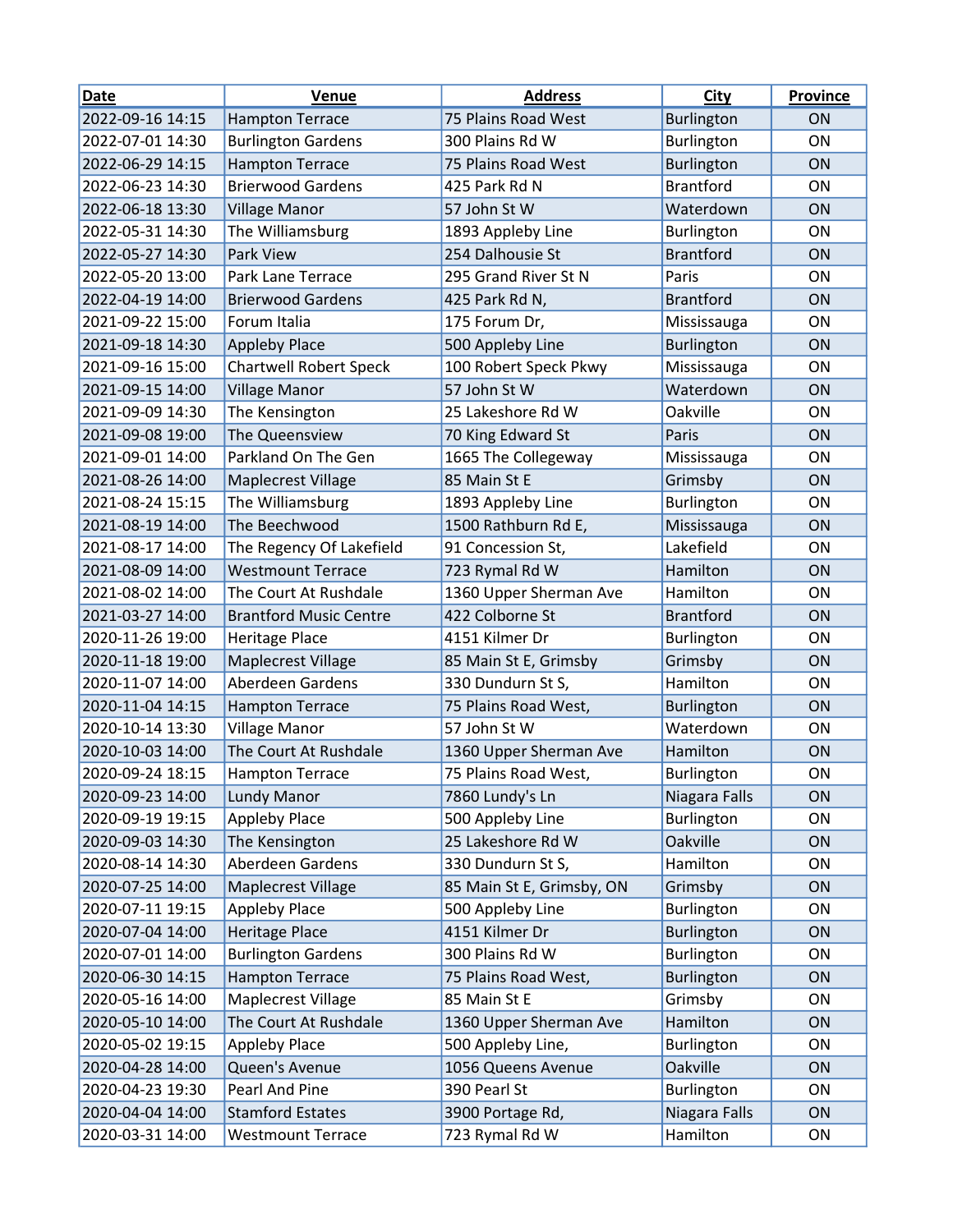| 2020-03-27 14:00 | <b>SLEC</b>                               | 2030 Bristol Cir #120  | Oakville          | <b>ON</b> |
|------------------|-------------------------------------------|------------------------|-------------------|-----------|
| 2020-03-21 14:30 | The Kensington                            | 25 Lakeshore Rd W      | Oakville          | <b>ON</b> |
| 2020-03-20 19:30 | Al Dente                                  | 250 King George Rd     | <b>Brantford</b>  | ON        |
| 2020-03-17 14:00 | <b>Burlington Gardens</b>                 | 300 Plains Rd W        | Burlington        | ON        |
| 2020-03-07 14:00 | Aberdeen Gardens                          | 330 Dundurn St S,      | Hamilton          | ON        |
| 2020-03-04 14:15 | <b>Hampton Terrace</b>                    | 75 Plains Road West,   | Burlington        | ON        |
| 2020-03-03 14:00 | <b>Heritage Place</b>                     | 4151 Kilmer Dr,        | <b>Burlington</b> | ON        |
| 2020-02-24 13:30 | <b>Village Manor</b>                      | 57 John St W           | Waterdown         | ON        |
| 2020-02-14 14:00 | <b>SLEC</b>                               | 2030 Bristol Cir #120  | Oakville          | ON        |
| 2020-02-08 14:30 | The Kensington                            | 25 Lakeshore Rd W      | Oakville          | <b>ON</b> |
| 2020-01-21 19:00 | <b>Shalom Village</b>                     | 70 Macklin St N        | Hamilton          | ON        |
| 2020-01-04 13:30 | Park Lane Terrace                         | 295 Grand River St N,  | Paris             | ON        |
| 2019-12-11 14:00 | West Oak Village                          | 2370 Third Line,       | Oakville          | ON        |
| 2019-12-07 14:00 | <b>Brantford Music Centre</b>             | 422 Colborne St,       | <b>Brantford</b>  | <b>ON</b> |
| 2019-12-06 15:00 | Parkland On The Glen                      | 1665 The Collegeway,   | Mississauga       | <b>ON</b> |
| 2019-11-02 14:00 | Aberdeen Gardens                          | 330 Dundurn St S,      | Hamilton          | ON        |
| 2019-11-01 14:15 | <b>Hampton Terrace</b>                    | 75 Plains Road West    | <b>Burlington</b> | ON        |
| 2019-10-05 14:00 | The Court At Rushdale                     | 1360 Upper Sherman Ave | Hamilton          | ON        |
| 2019-10-02 14:00 | <b>Heritage Glen</b>                      | 1641 Heritage Way      | Oakville          | <b>ON</b> |
| 2019-10-01 19:00 | <b>Heritage Place</b>                     | 4151 Kilmer Dr         | Burlington        | ON        |
| 2019-09-30 19:30 | Delmanor Glen Abbey                       | 1459 Nottinghill Gate  | Oakville          | ON        |
| 2019-09-30 19:30 | Delmanor Glen Abbey                       | 1459 Nottinghill Gate, | Oakville          | <b>ON</b> |
| 2019-09-25 13:30 | <b>Village Manor</b>                      | 57 John St W,          | Waterdown         | ON        |
| 2019-09-24 14:30 | <b>Seasons Brantford</b>                  | 55 Diana Ave           | <b>Brantford</b>  | <b>ON</b> |
| 2019-09-20 14:30 | Hearthstone By The Lake                   | 100 Burloak Dr,        | Burlington        | ON        |
| 2019-08-23 15:00 | Queens Avenue                             | 1056 Queens Ave,       | Oakville          | ON        |
| 2019-08-11 14:00 | Seasons Brantford                         | 55 Diana Ave,          | <b>Brantford</b>  | ON        |
| 2019-08-10 16:00 | <b>House Concert</b>                      | Orkney Road            | Flamborough       | ON        |
| 2019-08-10 14:00 | Aberdeen Gardens                          | 330 Dundurn St S,      | Hamilton          | ON        |
| 2019-08-07 14:30 | <b>Tranquility Place</b>                  | 436 Powerline Rd       | <b>Brantford</b>  | ON        |
| 2019-08-06 14:00 | The Kensington                            | 25 Lakeshore Rd W,     | Oakville          | ON        |
| 2019-08-01 19:00 | Waterford Summer Concert Se 76 Main St S, |                        | Waterford         | ON        |
| 2019-07-24 14:00 | <b>Westmount Terrace</b>                  | 723 Rymal Rd W,        | Hamilton          | ON        |
| 2019-07-07 14:00 | The Court At Rushdale                     | 1360 Upper Sherman Ave | Hamilton          | ON        |
| 2019-07-02 15:00 | Forum Italia                              | 195 Forum Dr,          | Mississauga       | ON        |
| 2019-07-01 14:00 | <b>Burlington Gardens</b>                 | 300 Plains Rd W        | Burlington        | ON        |
| 2019-06-28 14:15 | <b>Hampton Terrace</b>                    | 75 Plains Road West    | Burlington        | ON        |
| 2019-06-23 19:15 | <b>Appleby Place</b>                      | 500 Appleby Line,      | Burlington        | ON        |
| 2019-06-19 15:45 | <b>Village Of Tansley Woods</b>           | 4100 Upper Middle Rd   | Burlington        | ON        |
| 2019-05-29 14:30 | The Williamsburg                          | 1893 Appleby Line,     | Burlington        | ON        |
| 2019-05-27 19:30 | Delmanor Glen Abbey                       | 1459 Nottinghill Gate  | Oakville          | ON        |
| 2019-05-23 14:00 | The Kensington                            | 25 Lakeshore Rd W,     | Oakville          | ON        |
| 2019-05-09 19:00 | Al Dente Pasta Pizza Grill                | 250 King George Rd     | <b>Brantford</b>  | ON        |
| 2019-04-29 14:30 | The Beechwood                             | 1500 Rathburn Rd E     | Mississauga       | ON        |
| 2019-04-26 15:00 | <b>Riverview Terrace</b>                  | 104 Brant Ave          | <b>Brantford</b>  | ON        |
| 2019-04-24 19:00 | West Oak Village                          | 2370 Third Line        | Oakville          | ON        |
| 2019-04-10 14:00 | <b>Heritage Glen</b>                      | 1641 Heritage Way      | Oakville          | ON        |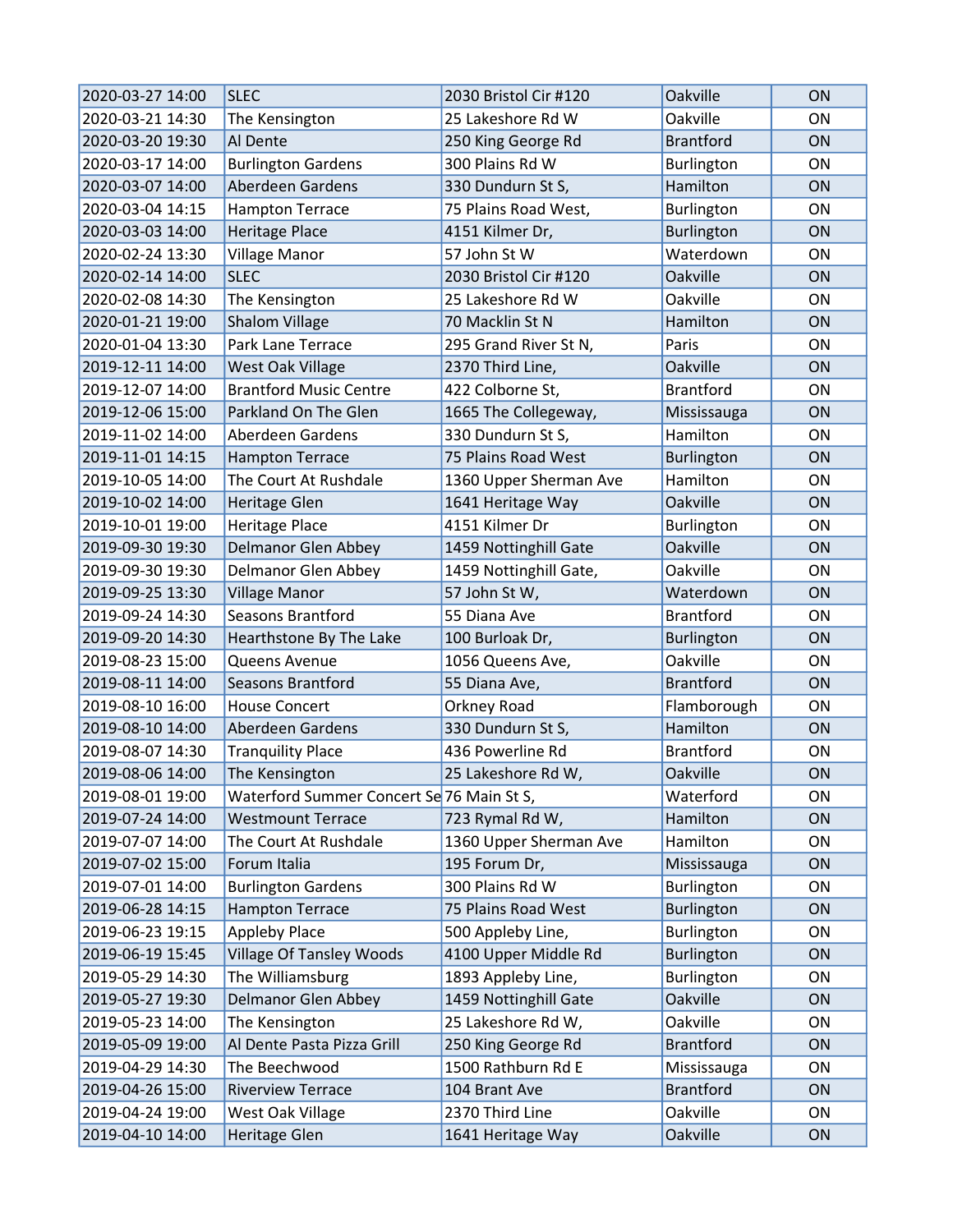| 2019-04-06 14:00 | <b>Stamford Estates</b>                       | 3900 Portage Rd        | Niagara Falls     | <b>ON</b> |
|------------------|-----------------------------------------------|------------------------|-------------------|-----------|
| 2019-04-03 14:30 | <b>Tranquility Place</b>                      | 436 Powerline Rd       | <b>Brantford</b>  | ON        |
| 2019-03-22 14:15 | <b>Hampton Terrace</b>                        | 75 Plains Road West,   | Burlington        | <b>ON</b> |
| 2019-03-06 15:45 | <b>Village Of Tansley Woods</b>               | 4100 Upper Middle Rd   | <b>Burlington</b> | ON        |
| 2019-03-02 14:00 | Aberdeen Gardens                              | 330 Dundurn St S,      | Hamilton          | <b>ON</b> |
| 2019-02-27 14:30 | <b>Tranquility Place</b>                      | 436 Powerline Rd       | <b>Brantford</b>  | ON        |
| 2019-02-15 15:00 | Queens Avenue                                 | 1056 Queens Ave,       | Oakville          | ON        |
| 2019-02-15 15:00 | Queens Avenue                                 | 1056 Queens Ave        | <b>Oakville</b>   | <b>ON</b> |
| 2019-02-07 19:00 | Al Dente Pasta Pizza Grill                    | 250 King George Rd     | <b>Brantford</b>  | ON        |
| 2019-02-06 14:00 | The Williamsburg                              | 1893 Appleby Line      | <b>Burlington</b> | ON        |
| 2019-01-26 19:15 | Appleby Place                                 | 500 Appleby Line,      | Burlington        | ON        |
| 2019-01-18 14:15 | <b>Hampton Terrace</b>                        | 75 Plains Road West,   | <b>Burlington</b> | ON        |
| 2019-01-16 13:30 | <b>Village Manor</b>                          | 57 John St W           | Waterdown         | ON        |
| 2019-01-15 19:00 | <b>Shalom Village</b>                         | 70 Macklin St N        | Hamilton          | ON        |
| 2019-01-13 14:00 | The Court At Rushdale                         | 1360 Upper Sherman Ave | Hamilton          | <b>ON</b> |
| 2018-12-28 15:30 | <b>Churchill Place</b>                        | 345 Church St          | Oakville          | ON        |
| 2018-12-18 14:00 | West Oak Village                              | 2370 Third Line,       | Oakville          | ON        |
| 2018-12-13 12:30 | Friendship House                              | 452 Grey St            | <b>Brantford</b>  | ON        |
| 2018-12-01 11:00 | Queens Avenue                                 | 1056 Queens Ave,       | Oakville          | ON        |
| 2018-11-28 14:00 | <b>Deerview Crossing</b>                      | 460 Rymal Rd W         | Hamilton          | ON        |
| 2018-11-27 14:00 | Park View                                     | 254 Dalhousie St       | <b>Brantford</b>  | ON        |
| 2018-11-24 11:00 | Queens Avenue                                 | 1056 Queens Ave        | Oakville          | <b>ON</b> |
| 2018-11-17 14:00 | The Court At Rushdale                         | 1360 Upper Sherman Ave | Hamilton          | ON        |
| 2018-11-16 15:00 | <b>Chartwell Robert Speck</b>                 | 100 Robert Speck Pkwy  | Mississauga       | ON        |
| 2018-11-12 18:30 | Deerview Crossing                             | 460 Rymal Road West    | Hamilton          | ON        |
| 2018-10-25 19:00 | Al Dente Pasta Pizza Grill                    | 250 King George Rd     | <b>Brantford</b>  | ON        |
| 2018-10-24 14:00 | Heritage Glen                                 | 6515 Glen Erin Dr      | Mississauga       | <b>ON</b> |
| 2018-10-20 11:00 | Queens Avenue                                 | 1056 Queens Ave,       | Oakville          | ON        |
| 2018-10-16 14:00 | West Oak Village                              | 2370 Third Line        | Oakville          | ON        |
| 2018-10-11 14:00 | The Kensington                                | 25 Lakeshore Rd W      | <b>Oakville</b>   | ON        |
| 2018-10-01 19:15 | The Beechwood                                 | 1500 Rathburn Rd E,    | Mississauga       | ON        |
| 2018-10-01 14:30 | The Beechwood                                 | 1500 Rathburn Rd E     | Mississauga       | ON        |
| 2018-09-27 15:30 | Queen's Square                                | 10 Melville St         | Cambridge         | ON        |
| 2018-09-26 16:00 | <b>Tansley Woods</b>                          | 4100 Upper Middle Rd   | <b>Burlington</b> | ON        |
| 2018-09-20 16:30 | <b>Village Manor</b>                          | 57 John St W,          | Waterdown         | ON        |
| 2018-09-19 15:00 | Villa Forum                                   | 175 Forum Dr,          | Mississauga       | ON        |
| 2018-09-12 18:30 | West Oak Village                              | 2370 Third Line        | Oakville          | ON        |
| 2018-09-09 14:30 | Churchill Place                               | 345 Church St,         | Oakville          | ON        |
| 2018-09-08 14:00 | <b>Brantford Music Centre</b>                 | 422 Colborne St        | <b>Brantford</b>  | ON        |
| 2018-08-31 15:00 | <b>Appleby Place</b>                          | 500 Appleby Line       | Burlington        | ON        |
| 2018-08-17 15:00 | Queens Avenue                                 | 1056 Queens Ave        | Oakville          | ON        |
| 2018-08-04 19:30 | Seasons Brantford                             | 55 Diana Ave           | <b>Brantford</b>  | ON        |
| 2018-08-03 14:15 | <b>Hampton Terrace</b>                        | 75 Plains Road West    | Burlington        | ON        |
| 2018-07-24 19:00 | Shalom Village                                | 70 Macklin St N        | Hamilton          | ON        |
| 2018-07-19 18:30 | Walter Williams Amphitheatre 36 Laurel Street |                        | Paris             | ON        |
| 2018-07-16 18:30 | <b>Deerview Crossing</b>                      | 460 Rymal Road West    | Hamilton          | ON        |
| 2018-07-12 14:00 | <b>SLEC</b>                                   | 2030 Bristol Cir #120  | Oakville          | ON        |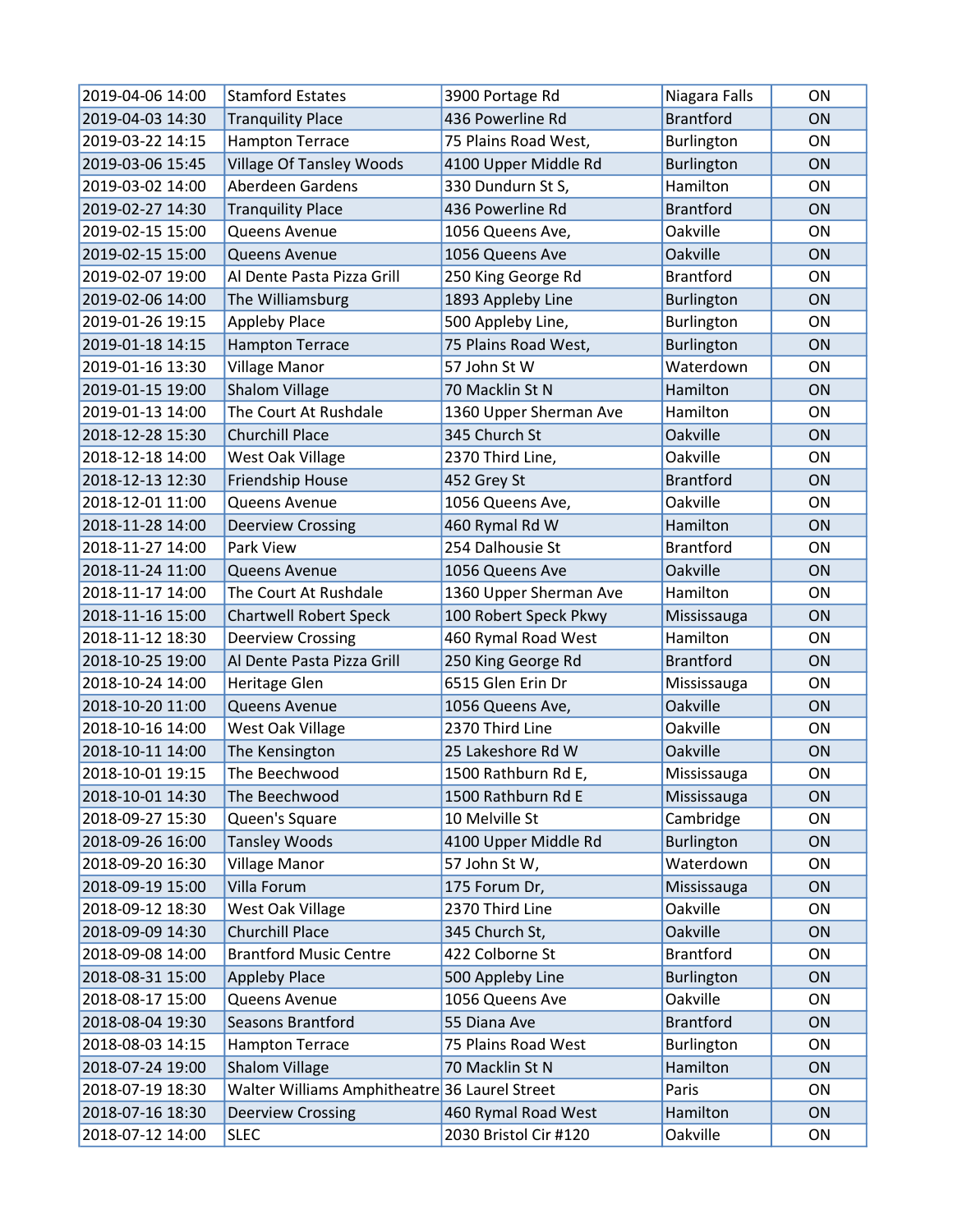| 2018-07-11 16:00 | <b>Village Of Tansley Woods</b>                | 4100 Upper Middle Rd    | <b>Burlington</b> | <b>ON</b>      |
|------------------|------------------------------------------------|-------------------------|-------------------|----------------|
| 2018-07-10 14:00 | West Oak Village                               | 2370 Third Line         | Oakville          | ON             |
| 2018-07-05 14:00 | <b>Village Manor</b>                           | 57 John St W            | Waterdown         | ON             |
| 2018-07-01 14:00 | <b>Burlington Gardens</b>                      | 300 Plains Rd W         | Burlington        | <b>ON</b>      |
| 2018-06-29 14:15 | <b>Hampton Terrace</b>                         | 75 Plains Road West     | Burlington        | <b>ON</b>      |
| 2018-06-28 15:00 | Forum Italia                                   | 195 Forum Dr            | Mississauga       | <b>ON</b>      |
| 2018-06-21 14:00 | Hearthstone By The Lake                        | 100 Burloak Drive       | Burlington        | ON             |
| 2018-06-14 18:45 | Sherbrooke Heights                             | 1434 Sherbrooke St      | Peterborough      | ON             |
| 2018-06-10 15:30 | Queen's Square                                 | 10 Melville St          | Cambridge         | ON             |
| 2018-06-07 14:00 | <b>Brierwood Gardens</b>                       | 425 Park Rd N           | <b>Brantford</b>  | <b>ON</b>      |
| 2018-06-06 14:00 | <b>Westmount Terrace</b>                       | 723 Rymal Rd W          | Hamilton          | ON             |
| 2018-05-27 14:00 | The Regency                                    | 91 Concession St        | Lakefield         | <b>ON</b>      |
| 2018-05-26 15:00 | Dundurn Castle - Private Funct 610 York Blvd   |                         | Hamilton          | <b>ON</b>      |
| 2018-05-25 19:30 | Al Dente Pasta Pizza Grill                     | 250 King George Rd      | <b>Brantford</b>  | ON             |
| 2018-05-24 14:00 | The Kensington                                 | 25 Lakeshore Rd W       | Oakville          | <b>ON</b>      |
| 2018-05-23 14:00 | <b>Heritage Glen</b>                           | 6515 Glen Erin Dr       | Mississauga       | ON             |
| 2018-04-19 19:00 | Al Dente Pasta Pizza Grill                     | 250 King George Rd      | <b>Brantford</b>  | ON             |
| 2018-04-18 14:00 | West Oak Village                               | 2370 Third Line         | Oakville          | ON             |
| 2018-04-10 14:00 | West Oak Village                               | 2370 Third Line         | Oakville          | ON             |
| 2018-04-04 16:00 | <b>Village Of Tansley Woods</b>                | 4100 Upper Middle Rd    | Burlington        | ON             |
| 2018-03-24 19:15 | <b>Tansley Woods</b>                           | 4100 Upper Middle Rd    | Burlington        | ON             |
| 2018-03-24 14:00 | <b>Deerview Crossing</b>                       | 460 Rymal Rd West       | Hamilton          | ON             |
| 2018-03-17 19:30 | Al Dente Pasta Pizza Grill                     | 250 King George Rd      | <b>Brantford</b>  | ON             |
| 2018-03-17 14:00 | Lakeshore Place                                | 5314 Lakeshore Rd       | Burlington        | 0 <sub>N</sub> |
| 2018-03-15 14:00 | The Court At Rushdale                          | 1360 Upper Sherman Ave  | Hamilton          | <b>ON</b>      |
| 2018-03-03 14:00 | Aberdeen Gardens                               | 330 Dundurn St S        | Hamilton          | ON             |
| 2018-03-02 19:30 | Al Dente Pasta Pizza Grill                     | 250 King George Rd      | <b>Brantford</b>  | ON             |
| 2018-02-28 18:30 | West Oak Village                               | 2370 Third Line         | Oakville          | ON             |
| 2018-02-15 14:00 | <b>Brierwood Gardens</b>                       | 425 Park Rd N           | <b>Brantford</b>  | <b>ON</b>      |
| 2018-02-14 19:00 | Lakeshore Place                                | 5314 Lakeshore Rd       | Burlington        | ON             |
| 2018-02-09 19:30 | Al Dente Pasta Pizza Grill                     | 250 King George Rd      | <b>Brantford</b>  | ON             |
| 2018-02-08 18:45 | Sherbrooke Heights                             | 1434 Sherbrooke St      | Peterborough      | ON             |
| 2018-01-30 19:00 | Shalom Village                                 | 70 Macklin St N         | Hamilton          | ON             |
| 2018-01-29 14:00 | <b>SLEC</b>                                    | 2030 Bristol Cir #120   | Oakville          | ON             |
| 2018-01-26 15:00 | Queens Avenue                                  | 1056 Queens Ave         | <b>Oakville</b>   | ON             |
| 2018-01-24 19:00 | Shalom Village                                 | 70 Macklin St N         | Hamilton          | ON             |
| 2018-01-23 14:00 | <b>Westmount Terrace</b>                       | 723 Rymal Rd W          | Hamilton          | ON             |
| 2018-01-19 14:00 | Lundy Manor                                    | 7860 Lundy's Ln         | Niagara Falls     | ON             |
| 2018-01-18 19:00 | Al Dente Pasta Pizza Grill                     | 250 King George Rd      | <b>Brantford</b>  | ON             |
| 2018-01-10 14:15 | <b>Hampton Terrace</b>                         | 75 Plains Road West     | <b>Burlington</b> | ON             |
| 2017-12-29 14:00 | Lakeshore Place                                | 5314 Lakeshore Rd       | <b>Burlington</b> | ON             |
| 2017-12-11 12:00 | Friendship House                               | 452 Grey St             | <b>Brantford</b>  | ON             |
| 2017-12-07 19:00 | Al Dente Pasta Pizza Grill                     | 250 King George Rd      | <b>Brantford</b>  | ON             |
| 2017-12-05 19:00 | Queensview                                     | 70 King Edward St,      | Paris             | ON             |
| 2017-12-02 14:15 | <b>Hampton Terrace</b>                         | 75 Plains Road West     | <b>Burlington</b> | ON             |
| 2017-12-02 14:00 | <b>Bough Beeches</b>                           | 1130 Bough Beeches Blvd | Mississauga       | ON             |
| 2017-11-26 14:00 | Sun Parlour Coffee House Sess 2021 Division Rd |                         | Kingsville        | ON             |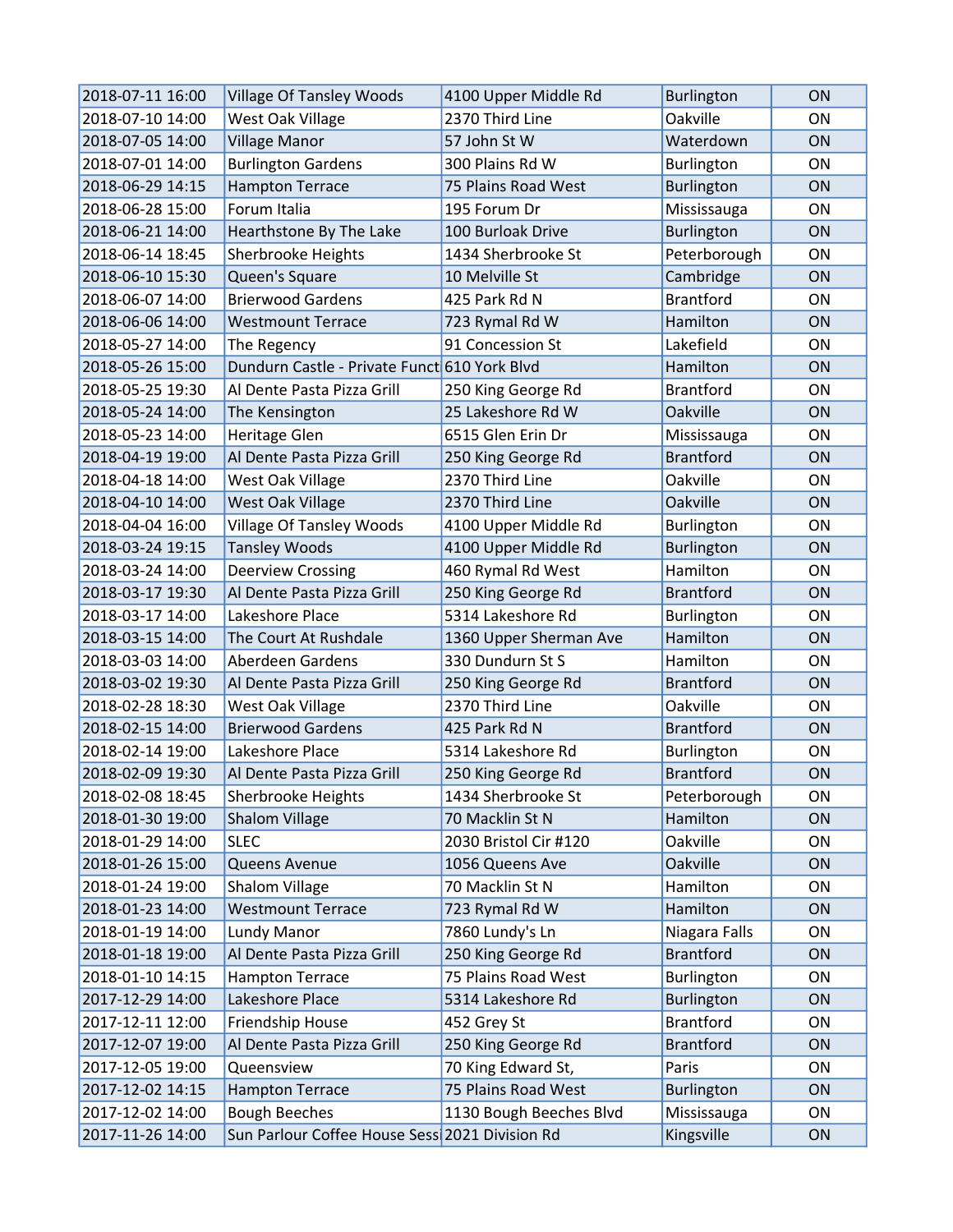| 2017-10-24 14:00 | The Kensington                                      | 25 Lakeshore Rd W       | Oakville          | <b>ON</b>      |
|------------------|-----------------------------------------------------|-------------------------|-------------------|----------------|
| 2017-10-22 15:30 | Queen's Square                                      | 10 Melville St N,       | Cambridge         | ON             |
| 2017-10-21 19:00 | <b>Village Of Tansley Woods</b>                     | 4100 Upper Middle Rd    | Burlington        | ON             |
| 2017-09-30 12:00 | <b>Burlington Culture Days</b>                      | 461 Elizabeth St.       | <b>Burlington</b> | <b>ON</b>      |
| 2017-09-14 14:00 | Park View                                           | 254 Dalhousie St        | <b>Brantford</b>  | <b>ON</b>      |
| 2017-09-11 14:30 | <b>Bankside</b>                                     | 71 Bankside Drive       | Kitchener         | ON             |
| 2017-09-09 11:45 | <b>Westmount Terrace</b>                            | 723 Rymal Rd W,         | Hamilton          | ON             |
| 2017-09-01 15:00 | Queens Avenue                                       | 1056 Queens Ave,        | Oakville          | <b>ON</b>      |
| 2017-08-31 19:00 | Waterford, Old Town Hall                            | 76 Main St S            | Waterford         | <b>ON</b>      |
| 2017-08-29 19:00 | Queensview                                          | 70 King Edward St,      | Paris             | <b>ON</b>      |
| 2017-08-27 14:00 | The Court At Rushdale                               | 1360 Upper Sherman Ave, | Hamilton          | ON             |
| 2017-08-26 14:00 | <b>Stamford Estates</b>                             | 3900 Portage Rd,        | Niagara Falls     | ON             |
| 2017-08-24 18:30 | Walter Williams Amphitheatre 36 Laurel St.          |                         | Paris             | ON             |
| 2017-08-20 14:00 | The Queen's Head Pub                                | 400 Brant St            | <b>Burlington</b> | ON             |
| 2017-08-14 14:00 | Allendale                                           | 185 Ontario St S        | Milton            | <b>ON</b>      |
| 2017-08-12 15:30 | <b>House Concert</b>                                | Orkney Rd.              | Flamborough       | ON             |
| 2017-08-09 19:00 | Shalom Village                                      | 70 Macklin St N,        | Hamilton          | <b>ON</b>      |
| 2017-08-06 12:00 | Lynn River Music and Arts Fest 50 Bonnie Drive      |                         | Simcoe            | ON             |
| 2017-07-16 14:00 | The Queen's Head Pub                                | 400 Brant St            | Burlington        | 0 <sub>N</sub> |
| 2017-06-30 15:00 | Forum Italia                                        | 155 Forum Drive,        | Mississauga       | <b>ON</b>      |
| 2017-06-29 18:30 | Walter Williams Amphitheatre 36 Laurel St           |                         | Paris             | <b>ON</b>      |
| 2017-06-26 14:00 | <b>SLEC</b>                                         | 2030 Bristol Cir #120,  | Oakville          | ON             |
| 2017-06-25 14:00 | The Queen's Head Pub                                | 400 Brant St            | Burlington        | ON             |
| 2017-06-24 19:00 | <b>Village Of Tansley Woods</b>                     | 4100 Upper Middle Rd    | <b>Burlington</b> | <b>ON</b>      |
| 2017-06-21 14:30 | <b>Tranquility Place</b>                            | 436 Powerline Rd,       | <b>Brantford</b>  | ON             |
| 2017-06-17 19:00 | <b>Village Of Tansley Woods</b>                     | 4100 Upper Middle Road  | <b>Burlington</b> | ON             |
| 2017-06-10 14:00 | <b>Brierwood Gardens</b>                            | 425 Park Rd N           | <b>Brantford</b>  | <b>ON</b>      |
| 2017-06-09 15:00 | Queen's Avenue                                      | 1056 Queens Ave,        | Oakville          | ON             |
| 2017-06-03 14:00 | <b>Brantford Music Centre</b>                       |                         | <b>Brantford</b>  | ON             |
| 2017-06-02 19:00 | Bronte Harbourside Restauran 2416 Lakeshore Rd West |                         | <b>Oakville</b>   | ON             |
| 2017-05-28 14:00 | The Queen's Head Pub                                | 400 Brant St            | <b>Burlington</b> | ON             |
| 2017-05-27 10:00 | CFMU - Freewheelin' Folk Shov 1280 Main St W        |                         | Hamilton          | <b>ON</b>      |
| 2017-05-16 19:00 | Queensview                                          | 70 King Edward St,      | Paris             | ON             |
| 2017-05-05 19:00 | Bronte Harbourside Restauran 2416 Lakeshore Rd West |                         | Oakville          | ON             |
| 2017-05-01 19:00 | <b>Westmount Terrace</b>                            | 723 Rymal Rd W          | Hamilton          | ON             |
| 2017-04-28 19:00 | Al Dente Pasta Pizza Grill                          | 250 King George Rd,     | <b>Brantford</b>  | ON             |
| 2017-04-26 16:00 | <b>Village Of Tansley Woods</b>                     | 4100 Upper Middle Rd,   | <b>Burlington</b> | ON             |
| 2017-04-23 14:00 | The Queen's Head Pub                                | 400 Brant St            | Burlington        | ON             |
| 2017-04-19 14:30 | <b>Tranquility Place</b>                            | 436 Powerline Rd,       | <b>Brantford</b>  | ON             |
| 2017-04-09 14:00 | The Queen's Head Pub                                | 400 Brant St            | Burlington        | ON             |
| 2017-04-07 19:00 | Bronte Harbourside Restauran 2416 Lakeshore Rd West |                         | Oakville          | ON             |
| 2017-04-07 15:00 | Queens Avenue                                       | 1056 Queens Ave,        | Oakville          | ON             |
| 2017-03-31 19:00 | Harbourside Artisan Kitchen & 2416 Lakeshore Rd W,  |                         | Oakville          | ON             |
| 2017-03-22 15:00 | Villa Forum                                         | 175 Forum Dr,           | Mississauga       | ON             |
| 2017-03-19 14:00 | The Queen's Head Pub                                | 400 Brant St            | Burlington        | ON             |
| 2017-03-17 13:30 | Park Lane Terrace                                   | 295 Grand River St N,   | Paris             | ON             |
| 2017-03-12 14:00 | The Queen's Head Pub                                | 400 Brant St            | Burlington        | ON             |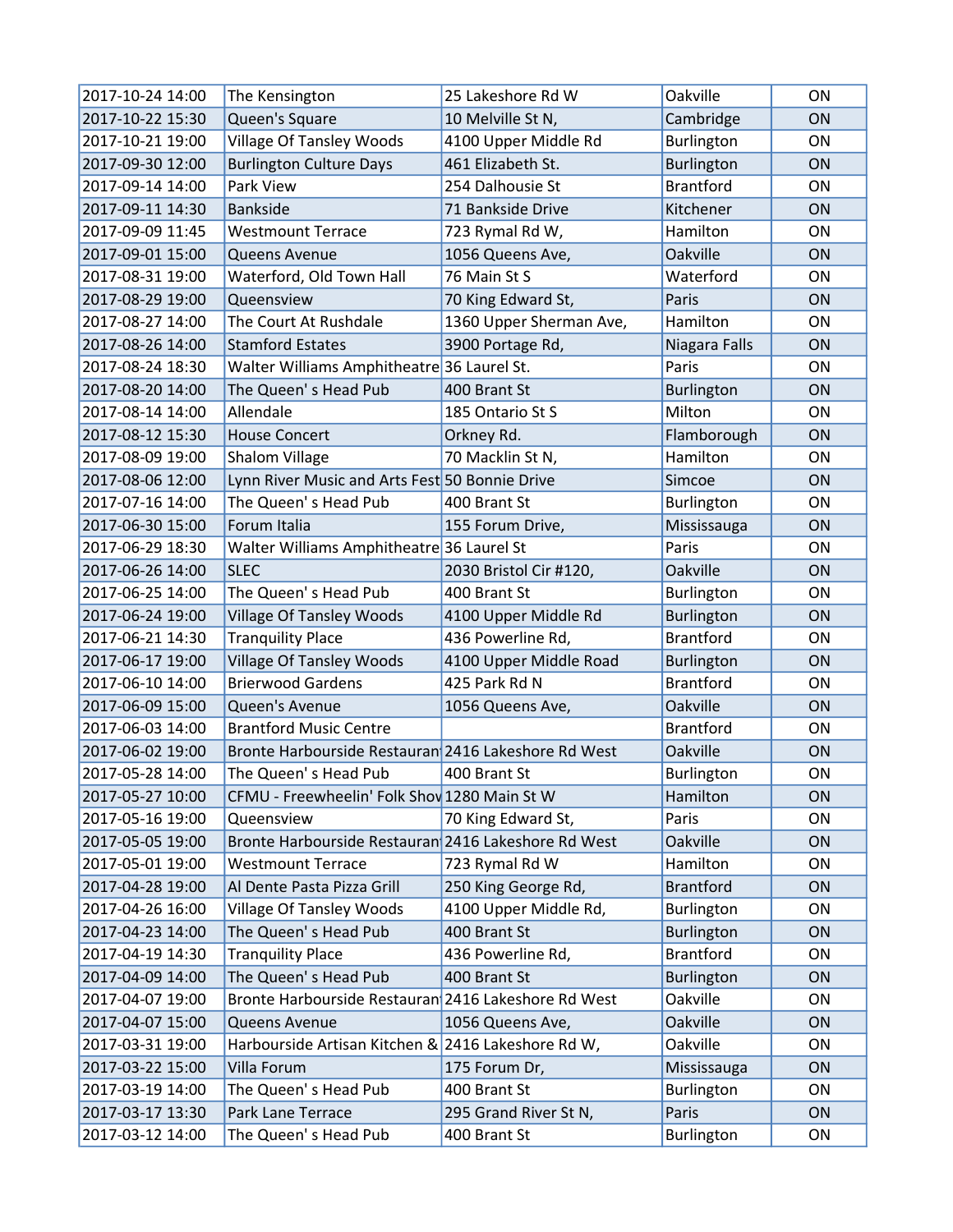| 2017-03-04 14:00 | Aberdeen Gardens                                    | 330 Dundurn St S,       | Hamilton          | <b>ON</b> |
|------------------|-----------------------------------------------------|-------------------------|-------------------|-----------|
| 2017-03-03 19:00 | Bronte Harbourside Restauran 2416 Lakeshore Rd West |                         | <b>Oakville</b>   | <b>ON</b> |
| 2017-03-01 14:00 | <b>SLEC</b>                                         | 2030 Bristol Cir #120,  | Oakville          | <b>ON</b> |
| 2017-02-27 14:00 | Lakeshore Place                                     | 5314 Lakeshore Rd       | Burlington        | ON        |
| 2017-02-26 14:00 | The Queen's Head Pub                                | 400 Brant St            | Burlington        | <b>ON</b> |
| 2017-02-24 19:00 | Harbourside Artisan Kitchen                         | 2416 Lakeshore Rd West  | <b>Oakville</b>   | <b>ON</b> |
| 2017-02-20 14:15 | The Beechwood                                       | 1500 Rathburn Rd E      | Mississauga       | <b>ON</b> |
| 2017-02-16 14:00 | <b>Brierwood Gardens</b>                            | 425 Park Rd N           | <b>Brantford</b>  | ON        |
| 2017-02-14 19:00 | Queensview                                          | 70 King Edward St.      | Paris             | ON        |
| 2017-02-14 14:30 | <b>Tranquility Place</b>                            | 436 Powerline Rd,       | <b>Brantford</b>  | <b>ON</b> |
| 2017-02-12 14:00 | The Queen's Head Pub                                | 400 Brant St            | Burlington        | ON        |
| 2017-02-04 14:00 | The Court At Rushdale                               | 1360 Upper Sherman Ave, | Hamilton          | <b>ON</b> |
| 2017-01-29 14:00 | The Queen's Head Pub                                | 400 Brant St            | Burlington        | ON        |
| 2017-01-23 14:00 | <b>Waterdown Manor</b>                              | 335 Dundas St E,        | Waterdown         | <b>ON</b> |
| 2017-01-19 14:30 | The Beechwood                                       | 1500 Rathburn Rd E,     | Mississauga       | <b>ON</b> |
| 2017-01-15 14:00 | The Queen's Head Pub                                | 400 Brant St            | Burlington        | <b>ON</b> |
| 2017-01-12 19:15 | The Beechwood                                       | 1500 Rathburn Rd E,     | Mississauga       | ON        |
| 2017-01-07 14:00 | <b>Stamford Estates</b>                             | 3900 Portage Rd,        | Niagara Falls     | ON        |
| 2017-01-06 19:00 | Bronte Harbourside Restauran 2416 Lakeshore Rd West |                         | Oakville          | <b>ON</b> |
| 2016-12-16 17:30 | <b>Park View</b>                                    | 254 Dalhousie St,       | <b>Brantford</b>  | ON        |
| 2016-12-15 15:00 | The Pearl & Pine                                    | 390 Pearl Street,       | Burlington        | ON        |
| 2016-12-15 12:00 | Friendship House                                    | 452 Grey St,            | <b>Brantford</b>  | <b>ON</b> |
| 2016-12-14 13:00 | Cable 14 TV                                         | 150 Dundurn St. South   | Hamilton          | ON        |
| 2016-12-11 14:00 | The Queen's Head Pub                                | 400 Brant St            | <b>Burlington</b> | <b>ON</b> |
| 2016-12-09 19:00 | Harbourside Cafe                                    | 2416 Lakeshore Rd West  | Oakville          | ON        |
| 2016-12-01 18:30 | Hearthstone By The Lake                             | 100 Burloak Drive,      | <b>Burlington</b> | ON        |
| 2016-11-30 14:00 | Maplecrest                                          | 85 Main Street          | Grimsby           | <b>ON</b> |
| 2016-11-27 14:00 | The Queen's Head Pub                                | 400 Brant St            | Burlington        | <b>ON</b> |
| 2016-11-22 14:00 | The Royal Henley                                    | 582 Ontario St.         | St. Catharines    | <b>ON</b> |
| 2016-11-19 14:00 | <b>Brierwood Gardens</b>                            | 425 Park Road North,    | <b>Brantford</b>  | ON        |
| 2016-11-17 14:00 | <b>Burlington Gardens</b>                           | 300 Plains Rd W,        | Burlington        | ON        |
| 2016-11-16 14:00 | The Queen's Head Pub                                | 400 Brant St            | Burlington        | ON        |
| 2016-11-15 13:45 | <b>SLEC</b>                                         | 2030 Bristol Circle     | Oakville          | ON        |
| 2016-11-09 19:00 | The Queen's Head Pub                                | 400 Brant St            | Burlington        | ON        |
| 2016-11-01 19:30 | <b>Delmanor Glen Abbey</b>                          | 1459 Nottinghill Gate,  | Oakville          | ON        |
| 2016-10-26 19:00 | <b>Shalom Village</b>                               | 70 Macklin St N,        | Hamilton          | ON        |
| 2016-10-23 14:00 | Station Coffee House & Gallery 5 Wadsworth St       |                         | <b>Brantford</b>  | ON        |
| 2016-10-22 14:00 | <b>Brierwood Gardens</b>                            | 425 Park Road North     | <b>Brantford</b>  | ON        |
| 2016-10-21 15:30 | LaSalle Park                                        | 18 Plains Rd W,         | Burlington        | ON        |
| 2016-10-20 18:30 | Allendale Milton                                    | 185 Ontario St S,       | Milton            | ON        |
| 2016-10-16 14:00 | The Queen's Head Pub                                | 400 Brant St            | Burlington        | ON        |
| 2016-10-12 19:00 | The Queen's Head Pub                                | 400 Brant St            | Burlington        | ON        |
| 2016-10-12 14:00 | Lakeshore Place                                     | 5314 Lakeshore Road     | Burlington        | ON        |
| 2016-09-30 15:00 | Queens Avenuw                                       | 1056 Queens Ave         | Oakville          | ON        |
| 2016-09-24 19:00 | Maplecrest Village                                  | 85 Main St E            | Grimsby           | ON        |
| 2016-09-23 15:00 | Queens Avenue                                       | 1056 Queens Ave,        | Oakville          | ON        |
| 2016-09-20 19:00 | Shalom Village                                      | 70 Macklin St N,        | Hamilton          | ON        |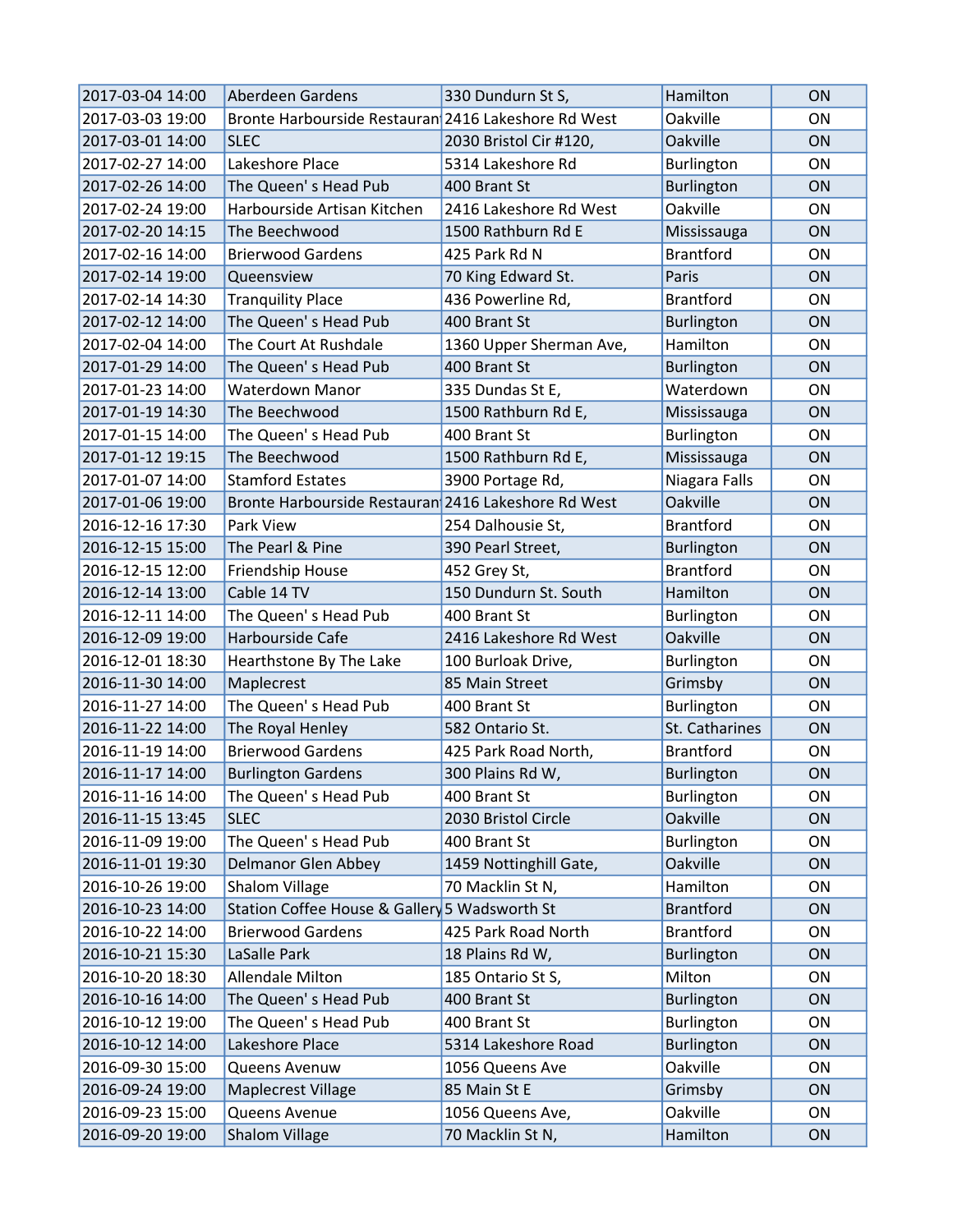| 2016-09-17 14:00 | Lakeshore Place                                  | 5314 Lakeshore Rd.     | Burlington          | <b>ON</b> |
|------------------|--------------------------------------------------|------------------------|---------------------|-----------|
| 2016-09-14 19:00 | The Queen's Head Pub                             | 400 Brant St           | <b>Burlington</b>   | ON        |
| 2016-08-31 19:00 | The Queen's Head Pub                             | 400 Brant St           | Burlington          | ON        |
| 2016-08-31 19:00 | <b>Westmount Terrace</b>                         | 723 Rymal Rd. West     | Hamilton            | <b>ON</b> |
| 2016-08-30 14:00 | <b>Brierwood Gardens</b>                         | 425 Park Road North    | <b>Brantford</b>    | <b>ON</b> |
| 2016-08-25 15:00 | The Pearl & Pine                                 | 390 Pearl Street,      | Burlington          | <b>ON</b> |
| 2016-08-18 14:00 | The Kensington                                   | 25 Lakeshore Rd W,     | Oakville            | ON        |
| 2016-08-17 19:00 | The Queen's Head Pub                             | 400 Brant St           | <b>Burlington</b>   | ON        |
| 2016-08-13 16:00 | <b>House Concert</b>                             | 95 ORKNEY RD.          | Flamborough         | <b>ON</b> |
| 2016-08-12 19:00 | St. George Legion                                | 9 Main Street North    | St. George          | <b>ON</b> |
| 2016-08-06 11:00 | CHML - AM900                                     | 875 Main Street West   | Hamilton            | <b>ON</b> |
| 2016-08-04 18:30 | Walter Williams Amphitheatre 36-96 Laurel Street |                        | Paris               | ON        |
| 2016-08-03 19:00 | The Queen's Head Pub                             | 400 Brant St           | Burlington          | <b>ON</b> |
| 2016-07-30 14:00 | Lakeshore Place                                  | 5314 Lakeshore Road    | Burlington          | ON        |
| 2016-07-23 14:00 | <b>Brierwood Gardens</b>                         | 425 Park Road North    | <b>Brantford</b>    | <b>ON</b> |
| 2016-07-20 19:00 | The Queen's Head Pub                             | 400 Brant St           | <b>Burlington</b>   | ON        |
| 2016-07-20 13:30 | Park Lane Terrace                                | 295 Grand River St N   | Paris               | <b>ON</b> |
| 2016-07-16 14:00 | <b>House Concert</b>                             | 1155 First Avenue West | Owen Sound          | ON        |
| 2016-07-07 18:30 | Walter Williams Amphitheatre 36-96 Laurel Street |                        | Paris               | <b>ON</b> |
| 2016-07-06 19:00 | The Queen's Head Pub                             | 400 Brant St           | Burlington          | <b>ON</b> |
| 2016-06-30 14:00 | <b>Westmount Terrace</b>                         | 723 Rymal Rd W         | Hamilton            | ON        |
| 2016-06-25 14:00 | <b>Brantford Music Centre</b>                    |                        | <b>Brantford</b>    | ON        |
| 2016-06-22 19:00 | The Queen's Head Pub                             | 400 Brant St           | <b>Burlington</b>   | <b>ON</b> |
| 2016-06-08 19:00 | The Queen's Head Pub                             | 400 Brant St           | <b>Burlington</b>   | <b>ON</b> |
| 2016-06-02 14:00 | The Kensington                                   | 25 Lakeshore Rd W      | Oakville            | <b>ON</b> |
| 2016-05-30 14:00 | <b>Westmount Terrace</b>                         | 723 Rymal Rd W         | Hamilton            | ON        |
| 2016-05-26 14:00 | Pearl & Pine                                     | 390 Pearl Street,      | <b>Burlington</b>   | ON        |
| 2016-05-25 19:00 | The Queen's Head Pub                             | 400 Brant St           | <b>Burlington</b>   | ON        |
| 2016-05-14 20:00 | St. George Legion                                | 9 Main St N            | St. George          | <b>ON</b> |
| 2016-05-11 19:00 | The Queen's Head Pub                             | 400 Brant St           | Burlington          | <b>ON</b> |
| 2016-05-02 19:15 | The Beechwood                                    | 1500 Rathburn Rd E     | Mississauga         | ON        |
| 2016-04-30 14:00 | Aberdeen Gardens                                 | 330 Dundurn St South   | Hamilton            | <b>ON</b> |
| 2016-04-27 19:00 | The Queen's Head Pub                             | 400 Brant St           | Burlington          | ON        |
| 2016-04-23 14:00 | Lakeshore Place                                  | 5314 Lakeshore Rd      | <b>Burlington</b>   | ON        |
| 2016-04-16 14:30 | <b>Stamford Estates</b>                          | 3900 Portage Rd        | Niagara Falls       | ON        |
| 2016-04-13 19:00 | The Queen's Head Pub                             | 400 Brant St           | <b>Burlington</b>   | ON        |
| 2016-04-06 14:00 | <b>Maplecrest Village</b>                        | 85 Main St E,          | Grimsby             | ON        |
| 2016-03-30 13:30 | Park Lane Terrace                                | 295 Grand River St N,  | Paris               | ON        |
| 2016-03-18 14:30 | Lakeview Centre                                  | 339 Highway 8          | <b>Stoney Creek</b> | ON        |
| 2016-03-17 14:30 | Queensview                                       | 70 King Edward Street  | Paris               | ON        |
| 2016-03-12 14:00 | The Court At Rushdale                            | 1360 Upper Sherman Ave | Hamilton            | ON        |
| 2016-02-18 15:00 | Pearl And Pine                                   | 390 Pearl Street,      | <b>Burlington</b>   | ON        |
| 2016-02-17 13:30 | <b>SLEC</b>                                      | 2030 Bristol Cir #120  | Oakville            | ON        |
| 2016-02-12 14:00 | <b>Dundas Retirement Place</b>                   | 33 Main St.            | <b>Dundas</b>       | ON        |
| 2016-02-04 14:00 | <b>Brierwood Gardens</b>                         | 425 Park Road North    | <b>Brantford</b>    | ON        |
| 2016-02-03 19:00 | Lakeshore Place                                  | 5314 Lakeshore Road    | Burlington          | ON        |
| 2016-01-23 14:00 | Lakeshore Place                                  | 5314 Lakeshore Rd      | Burlington          | ON        |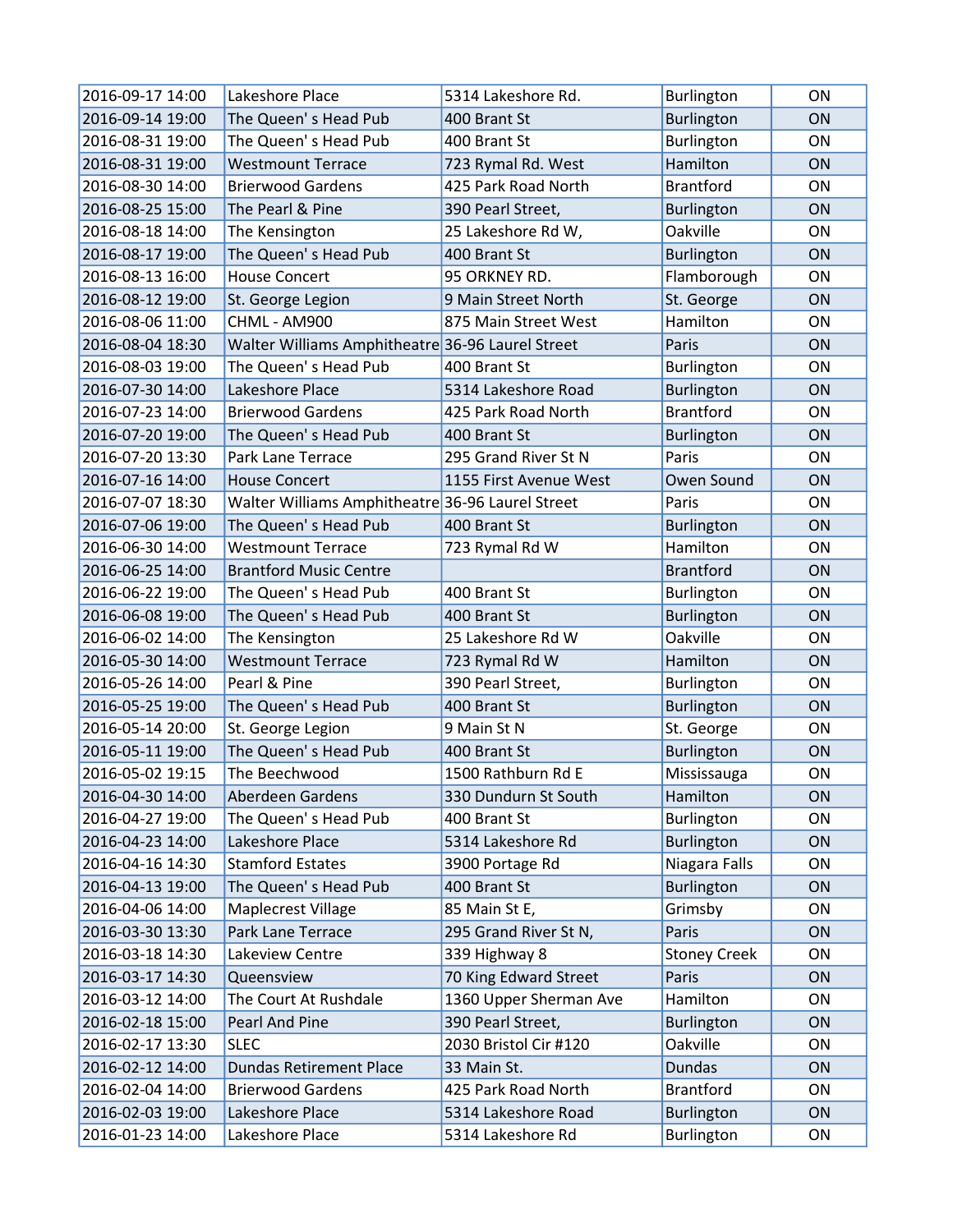| 2015-12-18 19:00 | Lakeshore Place                                   | 5314 Lakeshore Road     | Burlington        | <b>ON</b> |
|------------------|---------------------------------------------------|-------------------------|-------------------|-----------|
| 2015-12-17 11:30 | Friendship House                                  | 452 Grey St.            | <b>Brantford</b>  | ON        |
| 2015-12-11 19:00 | St. George Legion                                 |                         | St George         | ON        |
| 2015-12-05 19:30 | The Kensington                                    | 25 Lakeshore Rd W,      | Oakville          | ON        |
| 2015-12-01 14:00 | Rubidge Retirement Residence 270 Rubidge St,      |                         | Peterborough      | ON        |
| 2015-11-28 14:00 | Aberdeen Gardens                                  | 330 Dundurn St S        | Hamilton          | ON        |
| 2015-11-24 14:00 | Lakeshore Place                                   | 5314 Lakeshore Rd,      | Burlington        | ON        |
| 2015-11-14 14:30 | <b>Stamford Estates</b>                           | 3900 Portage Rd,        | Niagara Falls     | ON        |
| 2015-11-08 14:00 | <b>Station Coffee House</b>                       |                         | <b>Brantford</b>  | ON        |
| 2015-10-30 19:00 | <b>Burlington Gardens</b>                         | 300 Plains Rd W         | Burlington        | ON        |
| 2015-10-24 14:00 | The Court At Rushdale                             | 1360 Upper Sherman Ave  | Hamilton          | ON        |
| 2015-10-22 15:00 | The Pearl & Pine                                  | 390 Pearl Street,       | Burlington        | ON        |
| 2015-10-16 20:00 | <b>Bay City Music Hall</b>                        | 50 Leander Drive        | Hamilton          | ON        |
| 2015-10-14 14:00 | <b>Westmount Terrace</b>                          | 723 Rymal Road West     | Hamilton          | ON        |
| 2015-10-12 17:00 | <b>Constitution Place</b>                         | 3051 Constitution Blvd, | Mississauga       | ON        |
| 2015-10-03 14:00 | <b>Brantford Music Centre</b>                     |                         | <b>Brantford</b>  | ON        |
| 2015-09-27 14:00 | <b>Anchor Pointe</b>                              | 540 Ontario Street      | St. Catharines    | ON        |
| 2015-09-17 19:15 | The Beechwood                                     | 1500 Rathburn Rd E,     | Mississauga       | ON        |
| 2015-09-15 19:30 | <b>Montfort Restaurant</b>                        | 796 Brant Street        | <b>Burlington</b> | ON        |
| 2015-09-07 14:00 | <b>Stamford Estates</b>                           | 3900 Portage Rd         | Niagara Falls     | ON        |
| 2015-08-27 16:30 | <b>Brierwood Gardens</b>                          | 425 Park Road North     | <b>Brantford</b>  | ON        |
| 2015-08-23 14:00 | Station Coffee House & Gallery 5 Wadsworth St     |                         | <b>Brantford</b>  | ON        |
| 2015-08-22 16:00 | <b>House Concert</b>                              | 50 Orkney road          | Flamborough       | ON        |
| 2015-08-10 12:00 | Union Summer 2015 (At Union 65 Front St West      |                         | Toronto           | ON        |
| 2015-08-09 14:00 | The Court At Rushdale                             | 1360 Upper Sherman Ave  | Hamilton          | ON        |
| 2015-08-06 19:00 | Walter Williams Amphitheatre 36-96 Laurel Street  |                         | Paris             | ON        |
| 2015-08-04 19:30 | <b>Montfort Restaurant</b>                        | 796 Brant Street        | <b>Burlington</b> | ON        |
| 2015-07-30 19:00 | Waterford Old Town Hall Sumr 76 Main Street South |                         | Waterford         | ON        |
| 2015-07-26 12:00 | CJ's Cafe, 2416 Lakeshore Rd. West                |                         | Oakville          | ON        |
| 2015-07-21 19:30 | <b>Montfort Restaurant</b>                        | 796 Brant Street        | Burlington        | ON        |
| 2015-07-19 14:00 | <b>Station Coffee House</b>                       |                         | <b>Brantford</b>  | ON        |
| 2015-07-11 16:00 | Walter Williams Amphitheatre 36-96 Laurel St.     |                         | Paris             | ON        |
| 2015-07-09 14:30 | Aberdeen Gardens                                  | 330 Dundurn St S        | Hamilton          | ON        |
| 2015-07-07 19:30 | <b>Montfort Restaurant</b>                        | 796 Brant Street        | <b>Burlington</b> | ON        |
| 2015-07-03 15:00 | Forum Italia                                      | 195 Forum Drive         | Mississauga       | ON        |
| 2015-07-01 14:00 | The Kensington                                    | 25 Lakeshore Rd West    | Oakville          | ON        |
| 2015-06-30 14:00 | <b>Maplecrest Village</b>                         | 85 Main St E            | Grimsby           | ON        |
| 2015-06-26 15:00 | Queens Avenue                                     | 1056 Queens Ave         | Oakville          | ON        |
| 2015-06-23 19:30 | <b>Montfort Restaurant</b>                        | 796 Brant Street        | <b>Burlington</b> | ON        |
| 2015-06-17 19:30 | <b>Montfort Restaurant</b>                        | 796 Brant Street        | Burlington        | ON        |
| 2015-06-14 12:00 | CJ's Cafe in Bronte                               | 2416 Lakeshore Rd W     | Oakville          | ON        |
| 2015-06-12 19:00 | St. George Legion                                 | 9 Main Street North     | St. George        | ON        |
| 2015-06-09 19:30 | <b>Montfort Restaurant</b>                        | 796 Brant Street        | Burlington        | ON        |
| 2015-06-07 14:00 | Station Coffee House & Gallery 5 Wadsworth St     |                         | <b>Brantford</b>  | ON        |
| 2015-05-29 15:00 | <b>Appleby Place</b>                              | 500 Appleby Line        | Burlington        | ON        |
| 2015-05-09 14:00 | <b>Brierwood Gardens</b>                          | 425 Park Road North     | <b>Brantford</b>  | ON        |
| 2015-05-06 14:00 | <b>Westmount Terrace</b>                          | 723 Rymal Road West     | Hamilton          | ON        |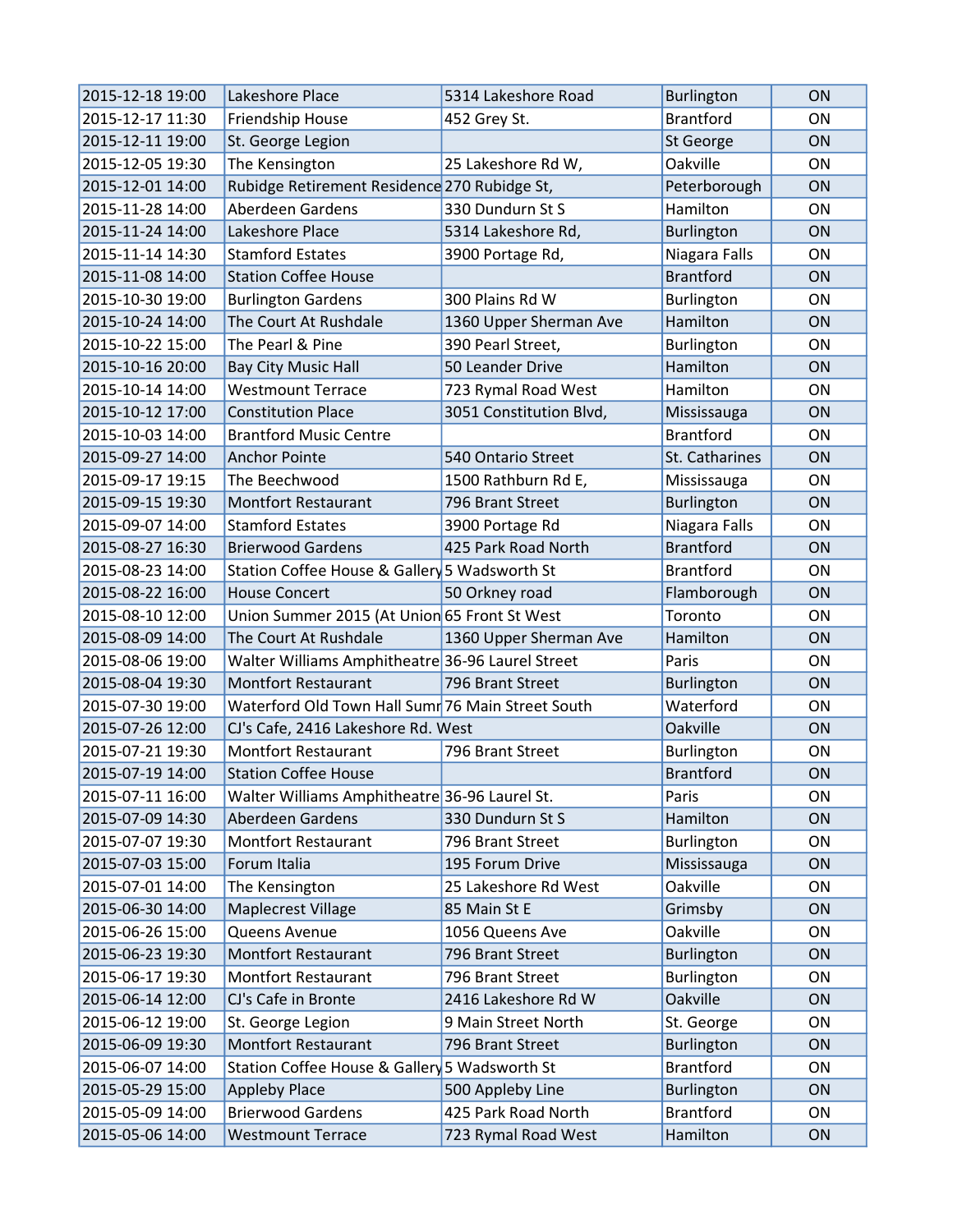| 2015-04-30 14:00 | Lakeshore Place                                   | 5314 Lakeshore Road        | Burlington        | ON           |
|------------------|---------------------------------------------------|----------------------------|-------------------|--------------|
| 2015-04-28 19:30 | <b>Montfort Restaurant</b>                        | 796 Brant Street           | Burlington        | ON           |
| 2015-04-14 19:30 | <b>Montfort Restaurant</b>                        | 796 Brant Street           | Burlington        | ON           |
| 2015-04-03 14:30 | Aberdeen Gardens                                  | 330 Dundurn St S           | Hamilton          | ON           |
| 2015-03-31 19:30 | <b>Montfort Restaurant</b>                        | 796 Brant Street           | Burlington        | <b>ON</b>    |
| 2015-03-17 19:30 | <b>Montfort Restaurant</b>                        | 796 Brant Street           | Burlington        | ON           |
| 2015-03-17 14:00 | The Court At Rushdale                             | 1360 Upper Sherman Ave     | Hamilton          | ON           |
| 2015-03-03 19:30 | <b>Montfort Restaurant</b>                        | 796 Brant Street           | Burlington        | ON           |
| 2015-02-21 17:00 | St. George Legion                                 | 9 Main St. North           | St. George        | <b>ON</b>    |
| 2015-02-17 19:30 | <b>Montfort Restaurant</b>                        | 796 Brant Street           | Burlington        | <b>ON</b>    |
| 2015-02-14 14:00 | Lakeshore Place                                   | 5314 Lakeshore Road        | Burlington        | ON           |
| 2015-02-06 15:00 | Queens Avenue                                     | 1056 Queens Ave            | Oakville          | ON           |
| 2015-02-04 20:00 | <b>Montfort Restaurant</b>                        | 796 Brant Street           | Burlington        | <b>ON</b>    |
| 2015-01-25 14:00 | The Station Coffee House & Gallery                |                            | <b>Brantford</b>  | ON           |
| 2015-01-20 19:30 | <b>Montfort Restaurant</b>                        | 796 Brant Street           | Burlington        | <b>ON</b>    |
| 2014-12-14 14:00 | South Dumfries Historical Socie 36 Main St. South |                            | St. George        | ON           |
| 2014-12-11 12:00 | Friendship House                                  | 452 Grey St                | <b>Brantford</b>  | <b>ON</b>    |
| 2014-12-09 19:00 | <b>Shalom Village</b>                             | 70 Macklin St North        | Hamilton          | ON           |
| 2014-12-06 14:00 | <b>Brantford Music Centre</b>                     | 422 Colborne St.           | <b>Brantford</b>  | <b>ON</b>    |
| 2014-11-29 18:00 | Brown Dog Coffee Shop                             | 41 Main St S               | St. George        | ON           |
| 2014-11-29 14:00 | Aberdeen Gardens                                  | 330 Dundurn Street South   | Hamilton          | <b>ONTAR</b> |
| 2014-11-22 19:15 | <b>Appleby Place</b>                              | 500 Appleby Line           | <b>Burlington</b> | ON           |
| 2014-11-14 19:00 | St. George Legion                                 | 9 Main St. North           | St. George        | <b>ON</b>    |
| 2014-10-31 19:00 | <b>Dundas Residence</b>                           | 33 Main St.                | Dundas            | <b>ON</b>    |
| 2014-10-25 19:15 | <b>Appleby Place</b>                              | 500 Appleby Line           | Burlington        | ON           |
| 2014-10-07 19:00 | <b>Shalom Village</b>                             | 70 Macklin Street North    | Hamilton          | ON           |
| 2014-10-04 14:00 | Lakeshore Place                                   | 5314 Lakeshore Rd          | Burlington        | ON           |
| 2014-10-02 19:30 | The Beechwood                                     | 1500 Rathburn Rd. East     | Mississauga       | ON           |
| 2014-09-28 12:00 | CJ's Cafe                                         | 2416 Lakeshore Rd W        | <b>Bronte</b>     | <b>ON</b>    |
| 2014-09-10 14:00 | Parkview                                          | 72 Town Centre Dr          | Townsend          | ON           |
| 2014-09-02 14:00 | Allendale Milton                                  | 185 Ontario Street South   | Milton            | ON           |
| 2014-08-21 19:00 | Waterford Old Town Hall Sum 76 Main St. South     |                            | Waterford         | <b>ONTAR</b> |
| 2014-08-19 14:00 | <b>Westmount Terrace</b>                          | 723 Rymal Rd. West         | Hamilton          | ON           |
| 2014-08-09 16:30 | <b>Private Event</b>                              | Orkney Road                | Flamborough       | ON           |
| 2014-07-26 14:00 | <b>Brierwood Gardens</b>                          | 425 Park Road North        | <b>Brantford</b>  | ON           |
| 2014-07-20 12:00 | CJ's Cafe, 2416 Lakeshore Rd. West                |                            | Oakville          | ON           |
| 2014-07-13 8:30  | HOTAfest 2014                                     | 415 Water St.              | Titusville        | PA           |
| 2014-07-12 9:30  | HOTAfest 2014                                     | 415 Water St.              | Titusville        | PA           |
| 2014-07-11 12:00 | HOTAfest 2014                                     | 415 Water St.              | Titusville        | PA           |
| 2014-07-10 14:00 | Aberdeen Gardens                                  | 330 Dundurn Street South   | Hamilton          | <b>ONTAR</b> |
| 2014-07-05 14:00 | The Court At Rushdale                             | 1360 Upper Sherman Ave.    | Hamilton          | <b>ONTAR</b> |
| 2014-07-03 15:00 | Villa Italia                                      | 155 Forum Dr               | Mississauga       | ON           |
| 2014-07-01 14:00 | The Village Of Erin Meadows                       | 2930 Erin Centre Boulevard | Mississauga       | ON           |
| 2014-07-01 11:45 | St. George Canada Day Celebra Main Street         |                            | St. George        | ON           |
| 2014-06-30 14:15 | Park View                                         | 254 Dalhousie St.          | <b>Brantford</b>  | ON           |
| 2014-06-25 19:30 | Second Cup, 1477 Lakeshore Rd. East               |                            | <b>Burlington</b> | ON           |
| 2014-06-22 14:00 | The Station Coffee House & Ar 5 Wadsworth St      |                            | <b>Brantford</b>  | ON           |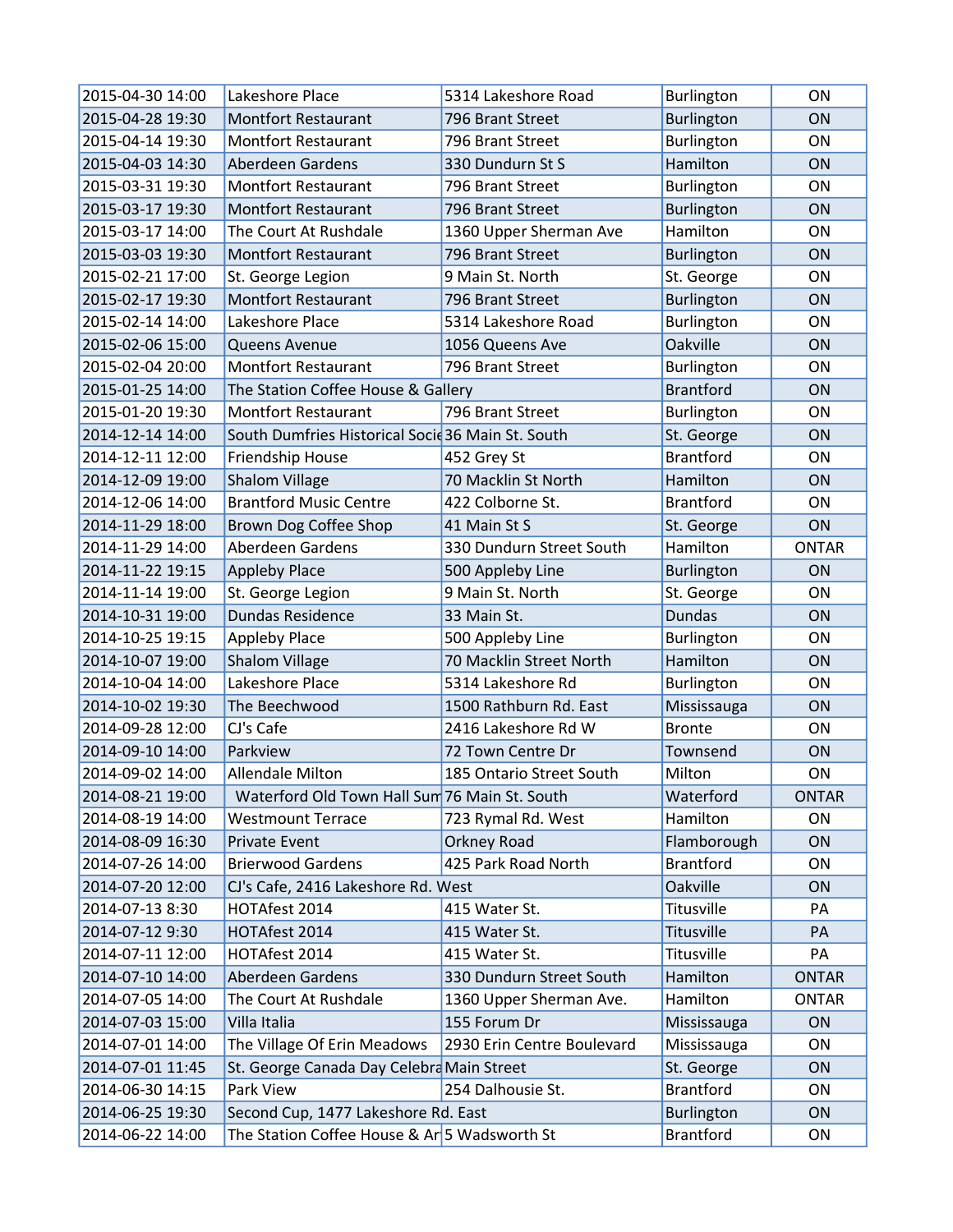| 2014-06-14 19:15 | <b>Appleby Place</b>                                 | 500 Appleby Line             | Burlington        | ON           |
|------------------|------------------------------------------------------|------------------------------|-------------------|--------------|
| 2014-06-13 20:00 | St. George Legion                                    | 9 Main Street North          | St. George        | <b>ONTAR</b> |
| 2014-06-12 19:30 | The Beechwood                                        | 1500 Rathburn Road East      | Mississauga       | ON           |
| 2014-06-11 19:30 | Second Cup, 1477 Lakeshore Rd. East                  |                              | Burlington        | ON           |
| 2014-06-08 11:30 | Donkey Day 2014                                      | 6981 Puslinch                | Guelph            | <b>ONTAR</b> |
| 2014-05-28 19:30 | Second Cup, 1477 Lakeshore Rd. East                  |                              | Burlington        | ON           |
| 2014-05-25 12:00 | CJ's Cafe, 2416 Lakeshore Rd. West                   |                              | Oakville          | <b>ON</b>    |
| 2014-05-24 9:30  | Freewheeling Folk Show                               | 1280 Main St W               | Hamilton          | <b>ONTAR</b> |
| 2014-05-22 21:30 | Tin Pan North 2014                                   | Moonshine Cafe, 137 Kerr St. | Oakville          | ON           |
| 2014-05-18 19:00 | <b>Burlington Gardens</b>                            | 300 Plains Road West         | Burlington        | <b>ONTAR</b> |
| 2014-05-14 19:30 | Second Cup, 1477 Lakeshore Rd. East                  |                              | Burlington        | ON           |
| 2014-05-09 14:30 | <b>Waterdown Manor</b>                               | 335 Dundas Street East       | Waterdown         | <b>ONTAR</b> |
| 2014-05-08 19:00 | Lakeshore Place                                      | 5314 Lakeshore Road          | <b>Burlington</b> | <b>ONTAR</b> |
| 2014-04-30 19:30 | Second Cup, 1477 Lakeshore Rd. East                  |                              | Burlington        | ON           |
| 2014-04-30 13:30 | <b>Waterdown Manor</b>                               | 335 Dundas Street East       | Waterdown         | <b>ONTAR</b> |
| 2014-04-26 19:30 | Stedman Hospice Fundraiser                           | St. George Legion            | St. George        | <b>ONTAR</b> |
| 2014-04-26 14:00 | <b>Brantford Music Centre</b>                        |                              | <b>Brantford</b>  | <b>ON</b>    |
| 2014-04-25 15:00 | Queens Avenue                                        | 1056 Queens Avenue           | Oakville          | <b>ONTAR</b> |
| 2014-04-16 19:30 | Second Cup, 1477 Lakeshore Rd. East                  |                              | Burlington        | <b>ON</b>    |
| 2014-03-30 19:00 | <b>Burlington Gardens</b>                            | 300 Plains Road West         | Burlington        | <b>ONTAR</b> |
| 2014-03-28 15:30 | <b>Appleby Place</b>                                 | 500 Appleby Line             | Burlington        | <b>ONTAR</b> |
| 2014-03-25 19:00 | Lakeshore Place                                      | 5314 Lakeshore Rd.           | Burlington        | <b>ONTAR</b> |
| 2014-03-20 16:00 | Hearthstone By The Lake                              | 100 Burloak Drive            | Burlington        | <b>ONTAR</b> |
| 2014-03-19 19:30 | Second Cup, 1477 Lakeshore Rd. East                  |                              | Burlington        | ON           |
| 2014-03-17 15:00 | Forum Italia                                         | 195 Forum Dr.                | Mississauga       | <b>ONTAR</b> |
| 2014-03-15 16:30 | St. George Legion                                    | 9 Main St. North             | St. George        | <b>ONTAR</b> |
| 2014-03-05 19:30 | Second Cup, 1477 Lakeshore Rd. East                  |                              | Burlington        | <b>ON</b>    |
| 2014-02-26 14:00 | <b>Westmount Terrace</b>                             | 723 Rymal W                  | Hamilton          | <b>ONTAR</b> |
| 2014-02-23 14:00 | Station Coffee House & Gallery 5 Wadsworth St        |                              | <b>Brantford</b>  | ON           |
| 2014-02-19 19:30 | Second Cup, 1477 Lakeshore Rd. East                  |                              | Burlington        | ON           |
| 2014-02-17 14:00 | The Village Of Erin Meadows   2930 Erin Centre Blvd. |                              | Mississauga       | <b>ONTAR</b> |
| 2014-02-15 17:00 | George Legion                                        | 9 Main St. North             | St. George        | <b>ONTAR</b> |
| 2014-02-14 15:00 | Martha's Landing                                     | 2109 Lakeshore Rd            | Burlington        | <b>ONTAR</b> |
| 2014-02-06 14:00 | Brierwood Gardens,                                   | 425 Park Road North          | <b>Brantford</b>  | <b>ONTAR</b> |
| 2014-02-05 19:30 | Second Cup, 1477 Lakeshore Rd. East                  |                              | Burlington        | ON           |
| 2014-01-30 15:00 | Martha's Landing                                     | 2109 Lakeshore Road          | Burlington        | <b>ONTAR</b> |
| 2014-01-25 14:00 | <b>Brierwood Gardens</b>                             | 425 Park Road North          | <b>Brantford</b>  | <b>ONTAR</b> |
| 2014-01-22 20:00 | Second Cup, 1477 Lakeshore Rd. East                  |                              | Burlington        | ON           |
| 2014-01-12 14:30 | The Court At Rushdale                                | 1360 Upper Sherman Ave.      | Hamilton          | <b>ONTAR</b> |
| 2014-01-10 20:00 | St. George Legion                                    | 9 Main Street North          | St. George        | <b>ONTAR</b> |
| 2014-01-08 19:30 | Second Cup, 1477 Lakeshore Rd. East                  |                              | Burlington        | ON           |
| 2013-12-31 14:00 | <b>Brierwood Gardens</b>                             | 425 Park Rd N                | <b>Brantford</b>  | <b>ONTAR</b> |
| 2013-12-11 19:30 | Second Cup, 1477 Lakeshore Rd. East                  |                              | Burlington        | ON           |
| 2013-11-28 19:00 | St. Paul's                                           | 29 Park St W                 | Dundas            | <b>ONTAR</b> |
| 2013-11-27 19:30 | Second Cup, 1477 Lakeshore Rd. East                  |                              | Burlington        | ON           |
| 2013-11-21 14:00 | Aberdeen Gardens                                     | 330 Dundurn St. South        | Hamilton          |              |
| 2013-11-13 19:30 | Second Cup, 1477 Lakeshore Rd. East                  |                              | Burlington        | ON           |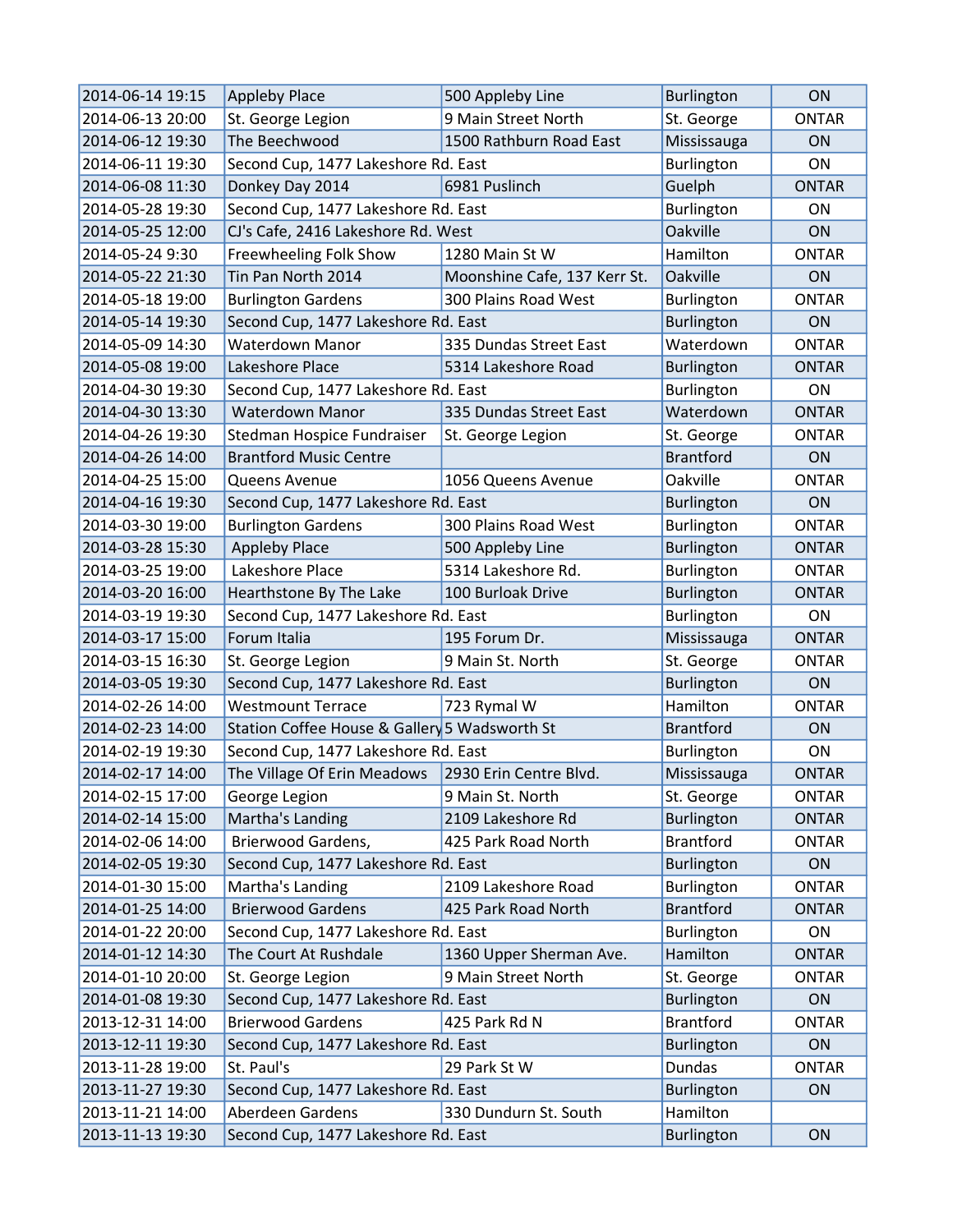| 2013-10-31 14:00 | The Village Of Erin Meadows   2930 Erin Centre Blvd.  |                          | Mississauga       | <b>ONTAR</b>   |
|------------------|-------------------------------------------------------|--------------------------|-------------------|----------------|
| 2013-10-30 19:30 | Second Cup, 1477 Lakeshore Rd. East                   |                          | Burlington        | ON             |
| 2013-10-25 15:30 | <b>Appleby Place</b>                                  | 500 Appleby Line         | Burlington        | <b>ONTAR</b>   |
| 2013-10-20 14:00 | The Station Coffee House & Gallery                    |                          | <b>Brantford</b>  | ON             |
| 2013-10-18 14:00 | Waterdown Manor                                       | 335 Dundas Street East   | Waterdown         | <b>ONTAR</b>   |
| 2013-10-16 19:30 | Second Cup, 1477 Lakeshore Rd. East                   |                          | <b>Burlington</b> | 0 <sub>N</sub> |
| 2013-10-02 19:30 | Second Cup, 1477 Lakeshore Rd. East                   |                          | Burlington        | <b>ON</b>      |
| 2013-10-02 14:00 | The Rosslyn                                           | 1322 King Street East    | Hamilton          | <b>ONTAR</b>   |
| 2013-09-21 16:30 | Applefest (St. George Legion St 9 Main St. North      |                          | St. George        | <b>ONTAR</b>   |
| 2013-09-21 14:00 | <b>Brantford Music Centre</b>                         | 422 Colborne Street      | <b>Brantford</b>  |                |
| 2013-09-19 18:30 | <b>Ancaster Fair Showcase</b>                         | 630 Trinity Road South   | Hamilton          | <b>ONTAR</b>   |
| 2013-09-14 19:00 | Aberdeen Gardens                                      | 330 Dundurn Street South | Hamilton          | <b>ONTAR</b>   |
| 2013-09-07 17:00 | Roots 'n Rails Festival                               | 5 Wadsworth Street       | <b>Brantford</b>  | <b>ONTAR</b>   |
| 2013-08-24 17:00 | <b>House Concert</b>                                  | Orkney Road              | Lynden            | <b>ONTAR</b>   |
| 2013-08-22 19:00 | Waterford Old Town Hall                               | 76 Main St S             | Waterford         | <b>ONTAR</b>   |
| 2013-08-05 14:00 | The Village of Erin Meadows                           | 2930 Erin Centre Blvd,   | Mississauga       | <b>ONTAR</b>   |
| 2013-08-05 14:00 | The Village Of Erin Meadows                           | 2930 Erin Centre Blvd.   | Mississauga       | <b>ONTAR</b>   |
| 2013-07-26 21:00 | The Moonshine Café                                    | 137 Kerr St              | Oakville          | ON             |
| 2013-07-24 19:30 | Second Cup, 1477 Lakeshore Rd. East                   |                          | Burlington        | <b>ON</b>      |
| 2013-07-22 15:00 | <b>Chartwell Classic</b>                              | 180 Oak Park Blvd.       | Oakville          | <b>ONTAR</b>   |
| 2013-07-20 17:00 | St. George Legion                                     | 9 Main Street North      | St. George        | <b>ONTAR</b>   |
| 2013-07-13 15:00 | <b>Burlington Gardens</b>                             | 300 Plains Road West     | Burlington        | <b>ONTAR</b>   |
| 2013-07-12 15:00 | Aberdeen Gardens                                      | 330 Dundurn Street South | Hamilton          |                |
| 2013-07-10 19:30 | Second Cup, 1477 Lakeshore Rd. East                   |                          | <b>Burlington</b> | ON             |
| 2013-07-02 19:00 | Lakeshore Place                                       | 5314 Lakeshore Rd.       | Burlington        | <b>ONTAR</b>   |
| 2013-07-01 15:00 | Canada Celebration In Centrille 2410 Lakeshore Rd. W. |                          | Oakville          | <b>ONT</b>     |
| 2013-06-26 19:30 | Second Cup                                            | 1477 Lakeshore Road East | Burlington        | <b>ONTAR</b>   |
| 2013-06-25 14:00 | Allendale - Milton                                    | 185 Ontario St S         | Milton            | <b>ONTAR</b>   |
| 2013-06-12 19:30 | Second Cup                                            | 1477 Lakeshore Road East | Burlington        | <b>ONTAR</b>   |
| 2013-06-09 12:00 | Burlington Arts Centre - Fine A Lakeshore Road        |                          | Burlington        | <b>ONTAR</b>   |
| 2013-06-08 22:00 | 93.3. CFMU - Freewheeling Fol 1280 Main St W          |                          | Hamilton          | <b>ONTAR</b>   |
| 2013-06-08 12:00 | Burlington Arts Centre - Fine A Lakeshore Road        |                          | <b>Burlington</b> | <b>ONTAR</b>   |
| 2013-06-07 19:00 | Second Cup                                            | 1405 Upper James St      | Hamilton          | <b>ONTAR</b>   |
| 2013-06-02 12:30 | CJ's Cafe                                             | 2416 Lakeshore Rd W      | Oakville          | <b>ONTAR</b>   |
| 2013-05-29 19:30 | Second Cup                                            | 1477 Lakeshore Road East | Burlington        | <b>ONTAR</b>   |
| 2013-05-15 19:30 | Second Cup                                            | 1477 Lakeshore Road East | <b>Burlington</b> | <b>ONTAR</b>   |
| 2013-05-05 14:00 | The Station Coffee House & Ga5 Wodsworth Street       |                          | <b>Brantford</b>  | ONTAR          |
| 2013-05-01 19:30 | Second Cup                                            | 1477 Lakeshore Road East | Burlington        | <b>ONTAR</b>   |
| 2013-04-28 12:30 | CJ's Cafe                                             | 2416 Lakeshore Rd W      | Oakville          | <b>ONTAR</b>   |
| 2013-04-19 18:30 | The Village Of Tansley Woods                          | 4100 Upper Middle Rd     | <b>Burlington</b> |                |
| 2013-04-17 19:30 | Second Cup                                            | 1477 Lakeshore Rd. East  | Burlington        | <b>ONTAR</b>   |
| 2013-04-09 19:30 | Delmanor Glen Abbey                                   | 1459 Nottinghill Gate    | Oakville          |                |
| 2013-04-03 19:30 | Second Cup, 1477 Lakeshore Rd. East                   |                          | Burlington        | ON             |
| 2013-04-02 14:00 | The Rosslyn                                           | 1322 King Street East    | Hamilton          | <b>ONTAR</b>   |
| 2013-03-26 14:30 | Aberdeen Gardens                                      | Dundurn Street           | Hamilton          | <b>ONTAR</b>   |
| 2013-03-25 18:00 | The Airforce Club                                     | 128 King Street East     | <b>Dundas</b>     | <b>ONTAR</b>   |
| 2013-03-20 19:30 | Second Cup, 1477 Lakeshore Rd. East                   |                          | Burlington        | ON             |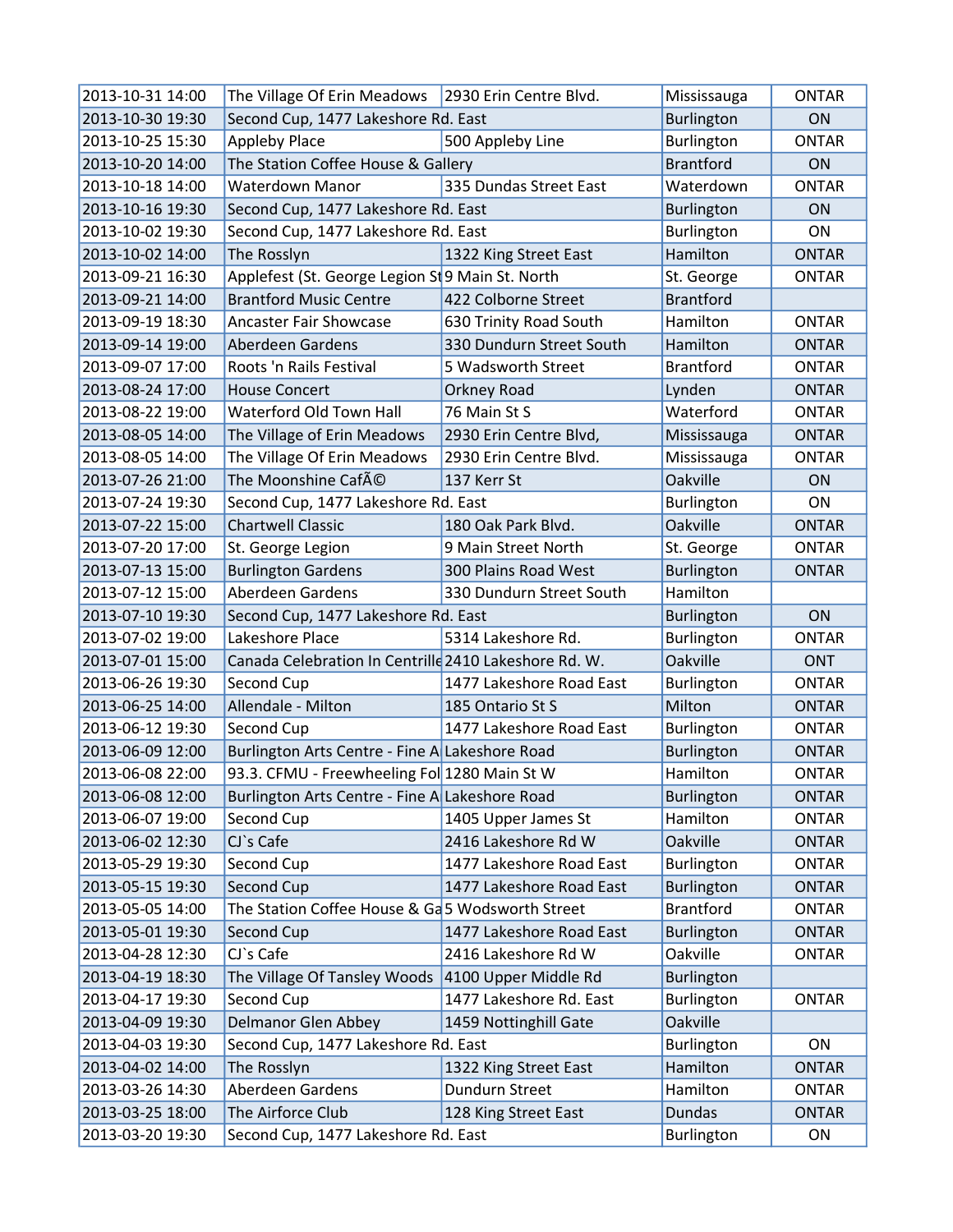| 2013-03-17 12:30 | $CI$ `s Cafe                                      | 2416 Lakeshore Rd W                                          | Oakville          | <b>ONTAR</b> |
|------------------|---------------------------------------------------|--------------------------------------------------------------|-------------------|--------------|
| 2013-03-10 14:00 | Station Coffee House & Gallery 5 Wodsworth Street |                                                              | <b>Brantford</b>  | <b>ONTAR</b> |
| 2013-03-10 10:00 | Lakeshore Place                                   | 5314 Lakeshore Rd                                            | Burlington        |              |
| 2013-03-08 20:00 | Moonshine Cafe                                    | 137 Kerr St.                                                 | Oakville          |              |
| 2013-03-06 19:30 | Second Cup, 1477 Lakeshore Rd. East               |                                                              | Burlington        | <b>ON</b>    |
| 2013-02-20 19:30 | Second Cup, 1477 Lakeshore Rd. East               |                                                              | Burlington        | ON           |
| 2013-02-06 19:30 | Second Cup, 1477 Lakeshore Rd. East               |                                                              | Burlington        | ON           |
| 2013-01-23 19:30 | Second Cup, 1477 Lakeshore Rd. East               |                                                              | Burlington        | <b>ON</b>    |
| 2013-01-19 14:00 | <b>Brantford Music Centre</b>                     | 422 Colborne Street                                          | <b>Brantford</b>  | <b>ONTAR</b> |
| 2013-01-09 19:30 | Second Cup                                        | 1477 Lakeshore Rd. East                                      | Burlington        | <b>ONTAR</b> |
| 2012-12-12 19:30 | Second Cup                                        | 1477 Lakeshore Rd.                                           | <b>Oakville</b>   | <b>ONTAR</b> |
| 2012-12-09 12:30 | CJ's Cafe                                         | 1477 Lakeshore Rd.                                           | Oakville          | <b>ONTAR</b> |
| 2012-12-06 20:00 | <b>Brierwood Gardens</b>                          | 425 Park Road North                                          | <b>Brantford</b>  | <b>ONTAR</b> |
| 2012-12-02 19:00 | Leander Boat Club - CKOC Chris 50 Leander drive   |                                                              | Hamilton          | <b>ONTAR</b> |
| 2012-11-28 19:30 | Second Cup                                        | 1477 Lakeshore Rd.                                           | <b>Burlington</b> | <b>ONTAR</b> |
| 2012-11-27 19:00 | The Airforce Club                                 | 128 King Street East                                         | <b>Dundas</b>     | <b>ONTAR</b> |
| 2012-11-14 19:30 | Second Cup                                        | 1477 Lakeshore Rd.                                           | Burlington        | <b>ONTAR</b> |
| 2012-11-11 12:30 | CJ's Cafe                                         | 2416 Lakeshore Rd. West                                      | Oakville          | <b>ONTAR</b> |
| 2012-11-01 20:00 | Sanderson Centre                                  | 88 Dalhousie St.                                             | <b>Brantford</b>  | <b>ONTAR</b> |
| 2012-11-01 19:30 | Second Cup                                        | 1477 Lakeshore Rd. East                                      | Burlington        | <b>ONTAR</b> |
| 2012-10-31 15:30 | Aberdeen Gardens                                  | 330 Dundurn St. South                                        | Hamilton          | <b>ONTAR</b> |
| 2012-10-17 19:30 | Second Cup                                        | 1477 Lakeshore Rd. East                                      | Burlington        | <b>ONTAR</b> |
| 2012-10-03 19:30 | Second Cup                                        | 1477 Lakeshore Rd. East                                      | Burlington        | <b>ONTAR</b> |
| 2012-09-30 11:00 | Applefest Fall Fair At Ireland H 2168 Guelph Line |                                                              | Burlington        | <b>ONTAR</b> |
| 2012-09-23 17:00 | Jeremiah's Birthday Bash At M 137 Kerr St.        |                                                              | <b>Oakville</b>   | <b>ONTAR</b> |
| 2012-09-20 19:00 | Ancaster Fair                                     | 630 Trinity Road                                             | Jerseyville       | <b>ONTAR</b> |
| 2012-09-19 19:30 | Second Cup                                        | 1477 Lakeshore Rd. East                                      | <b>Burlington</b> | <b>ONTAR</b> |
| 2012-09-15 16:00 | Applefest                                         | St. George Legion                                            | St. George        | <b>ONTAR</b> |
| 2012-09-09 12:30 | CJ's Cafe, 2416 Lakeshore Rd. West                |                                                              | Oakville          | <b>ON</b>    |
| 2012-09-08 11:42 | Roots 'n Rails Festival, 5 Wodsworth Street       |                                                              | <b>Brantford</b>  | ON           |
| 2012-09-05 19:30 | Second Cup, 1477 Lakeshore Rd. East               |                                                              | <b>Burlington</b> | ON           |
| 2012-08-22 19:30 | Second Cup, 1477 Lakeshore Rd. East               |                                                              | Burlington        | ON           |
| 2012-08-19 14:00 | <b>Station Coffee House</b>                       |                                                              | <b>Brantford</b>  | ON           |
| 2012-08-16 19:00 |                                                   | Waterford Old Town Hall Summer Concert Series, 76 Main St. \ | Waterford         | ON           |
| 2012-08-11 12:30 | CJ's Cafe, 2416 Lakeshore Rd. West                |                                                              | Oakville          | ON           |
| 2012-08-09 19:30 | Second Cup, 1477 Lakeshore Rd. East               |                                                              | Burlington        | ON           |
| 2012-08-05 14:00 | <b>House Concert</b>                              |                                                              | Oakville          | ON           |
| 2012-07-25 19:30 | Second Cup, 1477 Lakeshore Rd. East               |                                                              | Burlington        | ON           |
| 2012-07-15 12:30 | CJ's Cafe, 2416 Lakeshore Rd. West                |                                                              | Oakville          | ON           |
| 2012-07-14 17:00 | <b>House Concert</b>                              |                                                              | Flamborough       | ON           |
| 2012-07-12 19:30 | Second Cup, 1477 Lakeshore Rd. East               |                                                              | <b>Burlington</b> | ON           |
| 2012-07-07 16:00 | Couchiching Inn, 440 Couchiching Point Rd.        |                                                              | Orillia           | ON           |
| 2012-07-01 13:30 | Canada Day In St. George, Main Street             |                                                              | St George         | ON           |
| 2012-06-28 19:30 | Second Cup, 1477 Lakeshore Rd. East               |                                                              | Burlington        | ON           |
| 2012-06-24 12:30 | CJ's Cafe                                         |                                                              | Oakville          | ON           |
| 2012-06-23 16:00 | <b>House Concert</b>                              |                                                              | Flamborough       | ON           |
| 2012-06-16 13:00 | <b>Beamsville Berries</b>                         |                                                              | Burlington        | ON           |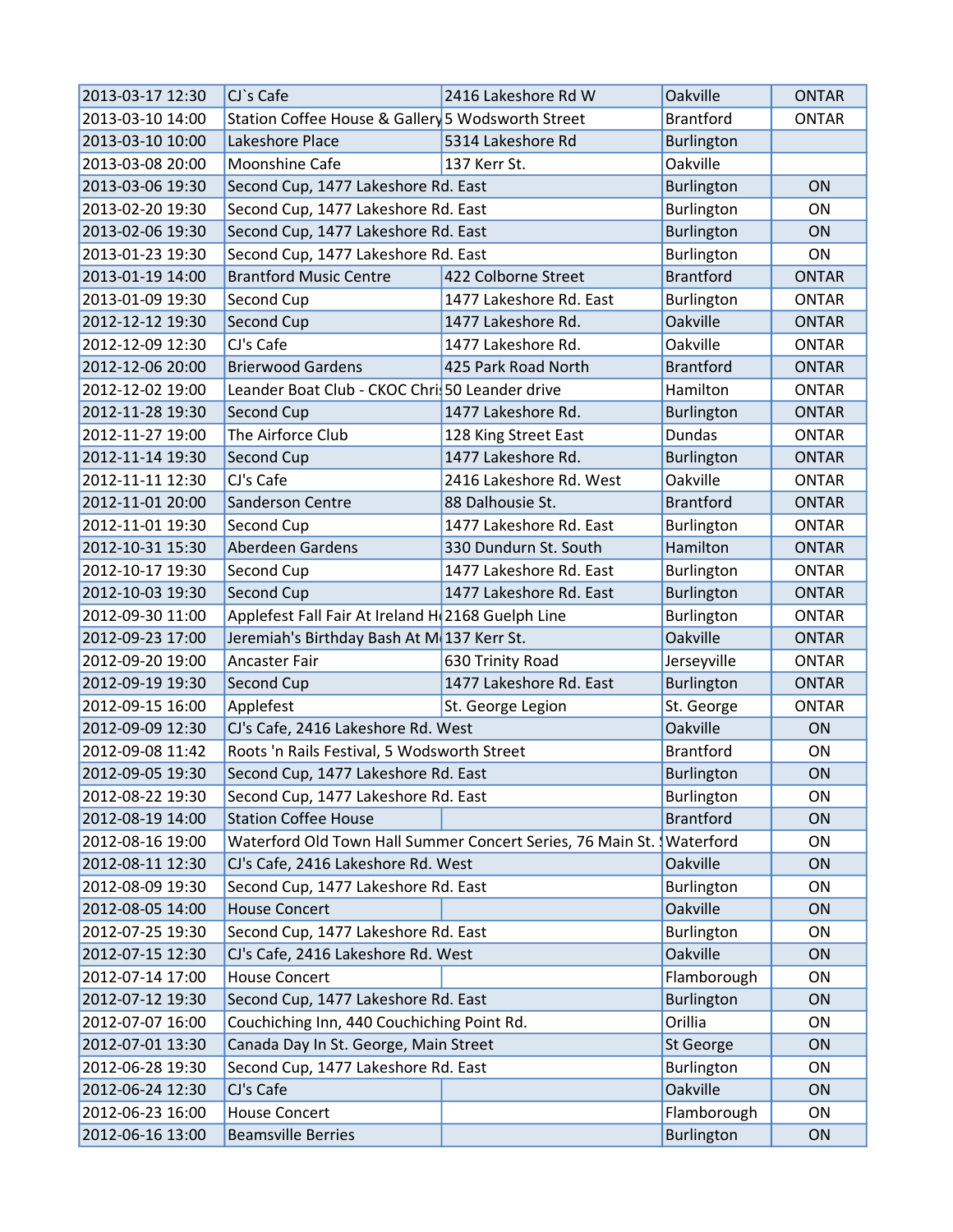| 2012-06-13 19:30 | Second Cup                                                                |                          | Burlington        | ON           |
|------------------|---------------------------------------------------------------------------|--------------------------|-------------------|--------------|
| 2012-06-10 12:00 | Burlington Art Centre - Fine Art                                          |                          | Burlington        | ON           |
| 2012-06-09 12:00 | Burlington Arts Centre - Fine Art                                         |                          | Burlington        | ON           |
| 2012-06-03 16:00 | Second Cup - On Patio (Weather Permitting)                                |                          | Burlington        | ON           |
| 2012-05-31 19:30 | Second Cup, 1477 Lakeshore Rd.                                            |                          | Burlington        | ON           |
| 2012-05-24 19:30 | The Moonshine Café                                                        | 137 Kerr St              | <b>Oakville</b>   | ON           |
| 2012-05-20 12:30 | CJ's Cafe                                                                 |                          | Oakville          | ON           |
| 2012-05-17 19:30 | Second Cup                                                                |                          | <b>Burlington</b> | ON           |
| 2012-05-06 14:00 | A Different Drummer Bookstore, 513 Locust St.,                            |                          | Burlington        | ON           |
| 2012-05-05 14:00 | <b>Brantford Music Centre</b>                                             |                          | <b>Brantford</b>  | ON           |
| 2012-05-03 19:30 | Second Cup, 1477 Lakeshore Rd. East                                       |                          | Burlington        | ON           |
| 2012-04-21 17:00 | St. George Legion, 9 Main St. North                                       |                          | St George         | ON           |
| 2012-04-19 19:30 | Second Cup, 1477 Lakeshore Rd. East                                       |                          | Burlington        | ON           |
| 2012-04-15 12:30 | CJ's Cafe, 2416 Lakeshore Rd. West                                        |                          | Oakville          | ON           |
| 2012-04-14 19:00 | Stedman Hospice Fundraiser                                                |                          | St George         | ON           |
| 2012-04-05 19:30 | Second Cup, 1477 Lakeshore Rd. East                                       |                          | Burlington        | ON           |
| 2012-03-22 20:00 | The Moonshine Café                                                        | 137 Kerr St              | Oakville          | ON           |
| 2012-03-21 19:30 | Second Cup, 1477 Lakeshore Rd. East                                       |                          | Burlington        | ON           |
| 2012-03-08 19:30 | Second Cup, 1477 Lakeshore Rd. East                                       |                          | Burlington        | ON           |
| 2012-02-25 19:00 | Little Bethel Coffee House, 320 Paling Ave.                               |                          | Hamilton          | ON           |
| 2012-02-23 19:30 | Second Cup, 1477 Lakeshore Rd. East,                                      |                          | Burlington        | ON           |
| 2012-02-09 19:30 | Second Cup, 1477 Lakeshore Rd. East                                       |                          | Burlington        | ON           |
| 2012-02-02 19:30 | Second Cup, 1477 Lakeshore Road East                                      |                          | Burlington        | ON           |
| 2012-01-29 12:30 | CJ's Cafe, 2416 Lakeshore Rd. West                                        |                          | Oakville          | ON           |
| 2012-01-19 19:30 | Second Cup, 1477 Lakeshore Road East                                      |                          | Burlington        | ON           |
| 2012-01-09 19:30 | Second Cup                                                                | 1477 Lakeshore Road East | <b>Burlington</b> |              |
| 2012-01-08 14:00 | Featured Artist - First Sunday Musical Gathering, Waterford Ol  Waterford |                          |                   | ON           |
| 2012-01-05 19:30 | Second Cup, 1477 Lakeshore Road East                                      |                          | Burlington        | ON           |
| 2011-12-29 19:30 | Second Cup, 1477 Lakeshore Road East                                      |                          | Burlington        | ON           |
| 2011-12-22 19:30 | Second Cup, 1477 Lakeshore Rd. East                                       |                          | <b>Burlington</b> | ON           |
| 2011-12-18 13:00 | A Holiday Celebration At Sandy Lane Stables                               |                          | <b>Brantford</b>  | ON           |
| 2011-12-17 20:00 | CJ's Cafe, 2416 Lakeshore Rd. West                                        |                          | Oakville          | ON           |
| 2011-12-08 19:30 | Second Cup, 1477 Lakeshore Rd. East                                       |                          | Burlington        | ON           |
| 2011-12-05 19:00 | The Moonshine Café                                                        | 137 Kerr St              | <b>Oakville</b>   | ON           |
| 2011-11-24 19:30 | Second Cup, 1477 Lakeshore Rd. East                                       |                          | Burlington        | ON           |
| 2011-11-17 20:00 | Acoustic Planet With Steve Clarke - In Studio Radio Interview             |                          | Erin              | ON           |
| 2011-11-10 19:30 | Second Cup, 1477 Lakeshore Rd. East                                       |                          | Burlington        | ON           |
| 2011-10-29 14:00 | Brantford Music Centre, 422 Colborne Street                               |                          | <b>Brantford</b>  | ON           |
| 2011-10-27 19:30 | Second Cup, 1477 Lakeshore Rd. East                                       |                          | Burlington        | ON           |
| 2011-10-22 19:00 | House Concert With Wendall Ferguson                                       |                          | Burlington        | ON           |
| 2011-10-13 19:30 | Second Cup, 1477 Lakeshore Rd. East                                       |                          | Burlington        | ON           |
| 2011-09-29 19:30 | Second Cup, 1477 Lakeshore Rd. East                                       |                          | <b>Burlington</b> | ON           |
| 2011-09-22 20:00 | Ancaster Fair, 630 Trinity Road                                           |                          | Ancaster          | ON           |
| 2011-09-17 16:00 | St. George Legion, 9 Main St. North                                       |                          | St. George        | <b>ONTAR</b> |
| 2011-09-08 19:30 | Second Cup, 1477 Lakeshore Rd. East                                       |                          | Burlington        | ON           |
| 2011-09-03 12:00 | CJ's Cafe, 2416 Lakeshore Rd. West                                        |                          | Oakville          | ON           |
| 2011-08-27 16:30 | <b>House Concert</b>                                                      |                          | Flamborough       | ON           |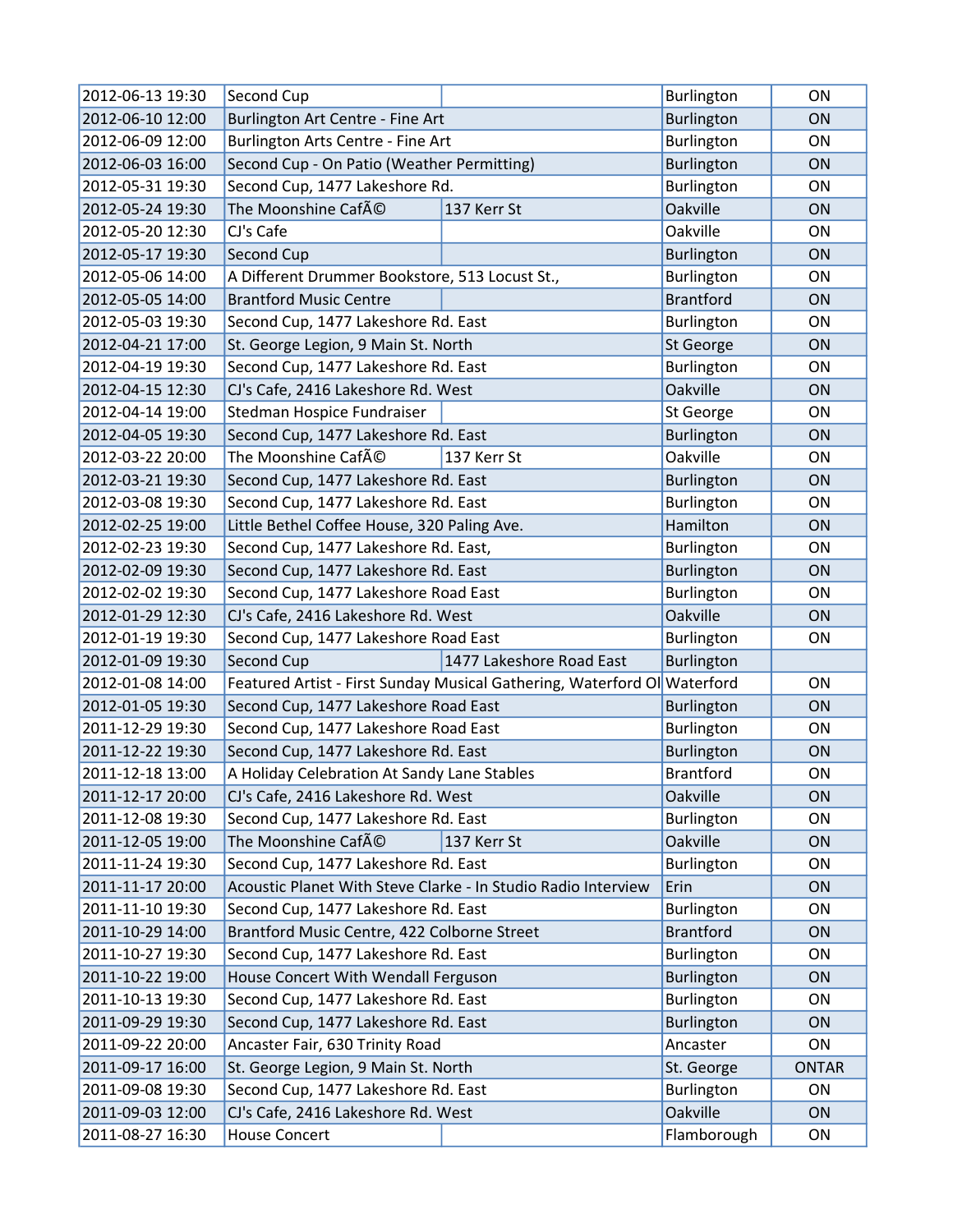| 2011-08-25 19:30 | Second Cup, 1477 Lakeshore Rd. East                                       |                     | Burlington        | ON |
|------------------|---------------------------------------------------------------------------|---------------------|-------------------|----|
| 2011-08-18 19:30 | Second Cup - 1477 Lakeshore Road East                                     |                     | Burlington        | ON |
| 2011-08-04 19:30 | Second Cup - 1477 Lakeshore Road East                                     |                     | <b>Burlington</b> | ON |
| 2011-07-28 20:00 | Waterford Old Town Hall Summer Concert Series                             |                     | Waterford         | ON |
| 2011-07-21 19:30 | Second Cup - 1477 Lakeshore Road East                                     |                     | <b>Burlington</b> | ON |
| 2011-07-16 15:00 | <b>Brantford Music Centre</b>                                             |                     | <b>Brantford</b>  | ON |
| 2011-07-07 19:30 | Second Cup - 1477 Lakeshore Road East                                     |                     | Burlington        | ON |
| 2011-06-23 19:30 | Second Cup - 1477 Lakeshore Road East                                     |                     | Burlington        | ON |
| 2011-06-18 13:30 | St. Agatha Strawberry Festival                                            |                     | St Agatha         | ON |
| 2011-06-09 19:30 | Second Cup - 1477 Lakeshore Road East                                     |                     | Burlington        | ON |
| 2011-05-26 19:30 | Second Cup, 1477 Lakeshore Rd. East                                       |                     | Burlington        | ON |
| 2011-05-24 14:00 | Party In The Park Festival, Britania Street                               |                     | Hamilton          | ON |
| 2011-05-22 12:00 | CJ's Cafe, 2416 Lakeshore Rd. West                                        |                     | Oakville          | ON |
| 2011-05-15 14:00 | <b>Station Coffee House</b>                                               |                     | <b>Brantford</b>  | ON |
| 2011-05-12 19:30 | Second Cup, 1477 Lakeshore Rd. East                                       |                     | Burlington        | ON |
| 2011-04-28 19:30 | Second Cup, 1477 Lakeshore Rd. East                                       |                     | Burlington        | ON |
| 2011-04-14 19:30 | Second Cup, 1477 Lakeshore Rd. East                                       |                     | <b>Burlington</b> | ON |
| 2011-03-31 19:30 | Second Cup                                                                |                     | Burlington        | ON |
| 2011-03-17 19:30 | Second Cup[, 1477 Lakeshore Rd. East                                      |                     | Burlington        | ON |
| 2011-03-12 20:00 | St. George Legion, 5 Main St. North                                       |                     | St George         | ON |
| 2011-03-03 19:30 | Second Cup - 1477 Lakeshore Road East                                     |                     | <b>Burlington</b> | ON |
| 2011-02-17 19:30 | Second Cup, 1477 Lakeshore Road East                                      |                     | Burlington        | ON |
| 2011-02-03 19:30 | Second Cup, 1477 Lakeshore Road East                                      |                     | Burlington        | ON |
| 2011-01-23 12:00 | CJ's Cafe, 2416 Lakeshore Rd. West                                        |                     | Oakville          | ON |
| 2011-01-22 17:00 | St. George Legion, 9 Main St. North                                       |                     | St George         | ON |
| 2011-01-20 19:30 | Second Cup, 1477 Lakeshore Road East                                      |                     | Burlington        | ON |
| 2011-01-06 19:30 | Second Cup, 1477 Lakeshore Road East                                      |                     | Burlington        | ON |
| 2010-12-23 19:30 | Second Cup, 1477 Lakeshore Road East                                      |                     | Burlington        | ON |
| 2010-12-11 20:00 | Williams Coffee Pub, 47 Discovery Drive                                   |                     | Hamilton          | ON |
| 2010-12-09 19:30 | Second Cup, 1477 Lakeshore Road East                                      |                     | Burlington        | ON |
| 2010-12-04 20:00 | CJ's Cafe, 2416 Lakeshore Road West                                       |                     | Oakville          | ON |
| 2010-11-27 14:00 | The Moonshine CafAO                                                       | 137 Kerr St         | Oakville          | ON |
| 2010-11-23 19:30 | Second Cup, 1477 Lakeshore Rd. East                                       |                     | <b>Burlington</b> | ON |
| 2010-11-11 19:30 | Second Cup, 1477 Lakeshore Road East                                      |                     | Burlington        | ON |
| 2010-11-02 20:00 | Canadian Council For The Blind Dinner                                     |                     | Hamilton          | ON |
| 2010-10-31 12:00 | CJ's Cafe                                                                 |                     | Oakville          | ON |
| 2010-10-30 12:30 | Cable 14 Television Interview For "Hamilton Life"                         |                     | Hamilton          | ON |
| 2010-10-28 20:00 | Second Cup, 1477 Lakeshore Road East                                      |                     | Burlington        | ON |
| 2010-10-16 18:00 | St. George Legion, 9 Main St. North                                       |                     | St George         | ON |
| 2010-10-14 20:00 | Second Cup, 1477 Lakeshore Road East                                      |                     | Burlington        | ON |
| 2010-10-09 13:00 | Roots And Rails Festival, Station Coffee House And Gallery, 5 W Brantford |                     |                   | ON |
| 2010-09-30 20:00 | Second Cup, 1477 Lakeshore Road East                                      |                     | Burlington        | ON |
| 2010-09-23 19:00 | Ancaster Fair                                                             |                     | Ancaster          | ON |
| 2010-09-05 16:00 | The Moonshine Café                                                        | 137 Kerr St         | Oakville          | ON |
| 2010-08-19 19:00 | Waterford Old Town Hall                                                   |                     | Waterford         | ON |
| 2010-08-14 18:00 | CJ's Cafe                                                                 |                     | Oakville          | ON |
| 2010-08-01 12:00 | C.J.'s Cafe in Bronte                                                     | 2416 Lakeshore Rd W | Oakville          | ON |